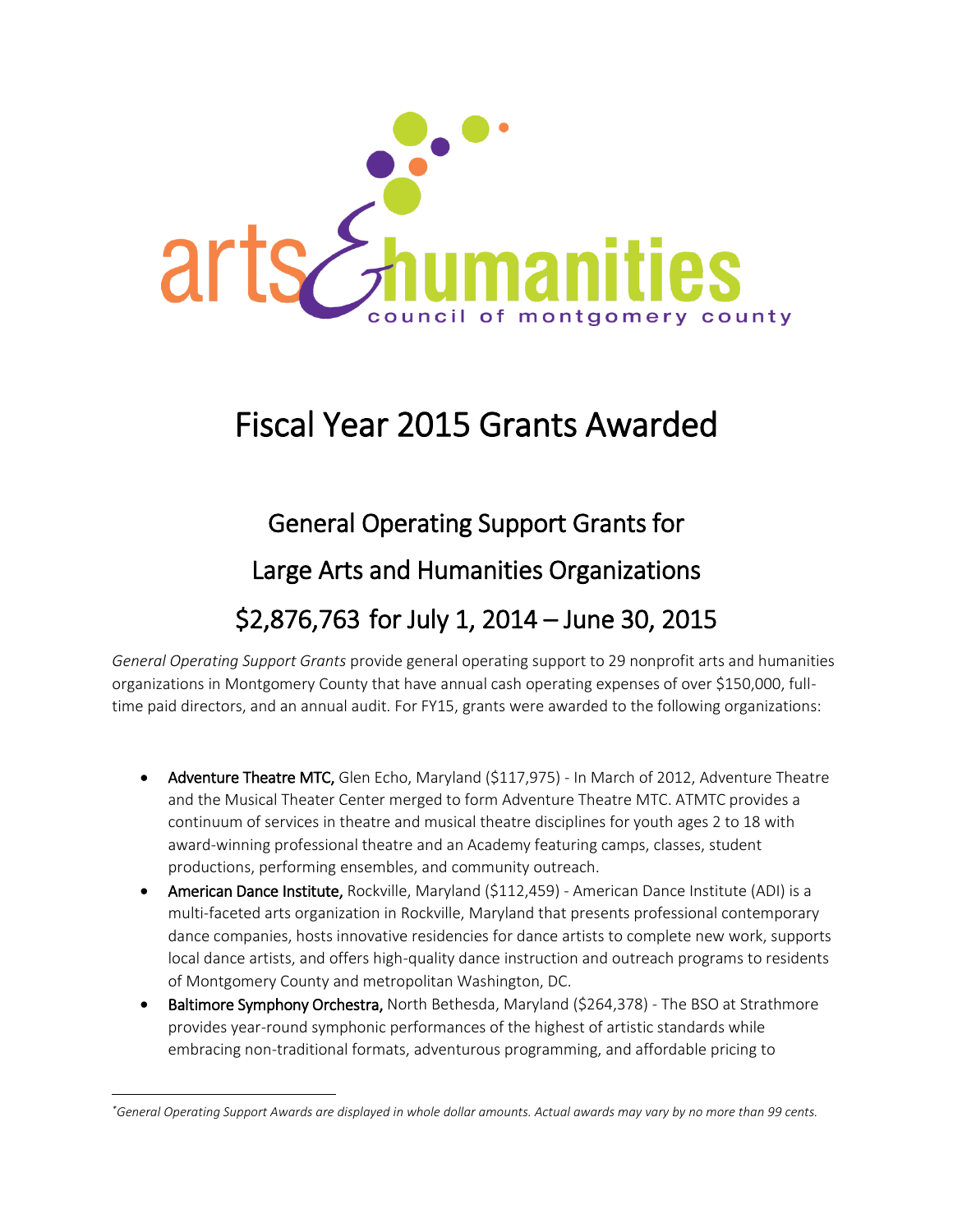transform the concert experience and build future audiences. Embracing its civic responsibility, the institution also offers relevant educational and social outreach programs, which, combined, reach +60,000 County and greater Washington, D.C. area residents.

- CityDance, North Bethesda, Maryland (\$48,644) CityDance School & Conservatory provides over 600 students annually with high-level dance training in a variety of genres. Close to 100 classes are taught each week, including weekly master classes taught by professional artists from around the world. Through CityDance Community Programs, we also provide free dance instruction to 430 students annually at Gaithersburg and East Silver Spring Elementary Schools and at the Long Branch and East County Community Centers in Montgomery County.
- Class Acts Arts, Silver Spring, Maryland (\$51,176) Class Acts Arts was founded in 1995 to fill a critical need in the community for access to the arts. Class Acts Arts offers performances and workshops for schools and organizations across Maryland, Washington, D.C. and northern Virginia with over 125 teaching artists from more than 20 countries and cultures. Its mission is to ensure the availability of the arts to everyone, including those with limited access.
- Dance Exchange, Takoma Park, Maryland (\$50,605) -. Founded in 1976 by Liz Lerman and now under the artistic direction of Cassie Meador, Dance Exchange's intergenerational company stretches the range of contemporary dance through projects as wide ranging as examinations of environmental activism, mountain-top removal, human rights, and rest in a hyper-driven society.
- Friends of the Library, Montgomery County, Rockville, Maryland (\$46,793) FOLMC (Friends of the Library, Montgomery County) is a not-for-profit membership organization dedicated to enhancing Montgomery County Public Libraries through fundraising, advocacy, programs, and new initiatives. FOLMC organizes grassroots advocacy to encourage civic participation in ensuring an adequate library budget.
- Germantown Cultural Arts Center, Germantown, Maryland (\$63,376) As the leading venue for performing and visual arts in upper Montgomery County, BlackRock provides quality performances, arts education programs, and art exhibits in a welcoming and intimate setting. Over 13,000 individuals each year participate in activities at their 38,000 square foot facility, housing two indoor theaters, an outdoor stage, two art galleries, and five studios for arts instruction. BlackRock's education programs serve over 500 students each week, both adults and children.
- Glen Echo Park Partnership for Arts and Culture, Glen Echo, Maryland (\$90,767) Established in 2002 in collaboration with the National Park Service (NPS) and Montgomery County, the Partnership sponsors classes, dances, exhibitions, concerts, festivals, and events at Glen Echo Park, a former amusement park. These programs serve 415,000 people annually. The Partnership also maintains and manages the Park's historic facilities, including the Spanish Ballroom and Dentzel carousel, and provide marketing and class registration services to the Park's resident arts organizations and artists.
- Imagination Stage, Bethesda, Maryland (\$238,738) Imagination Stage presents high quality, innovative youth theatre and arts programming and promotes a safe haven for children to embrace and explore their creativity. Reaching 110,000 children and families through theatre productions and creative classes, we open hearts, inspire minds and ignite imaginations.
- Jewish Community Center of Greater Washington, Inc., Rockville, Maryland (\$47,230) The Arts & Culture Division of the JCCGW coordinates in-house and community performances, events and exhibits; arts education and outreach programs. The Division helps to fulfill the Center's mission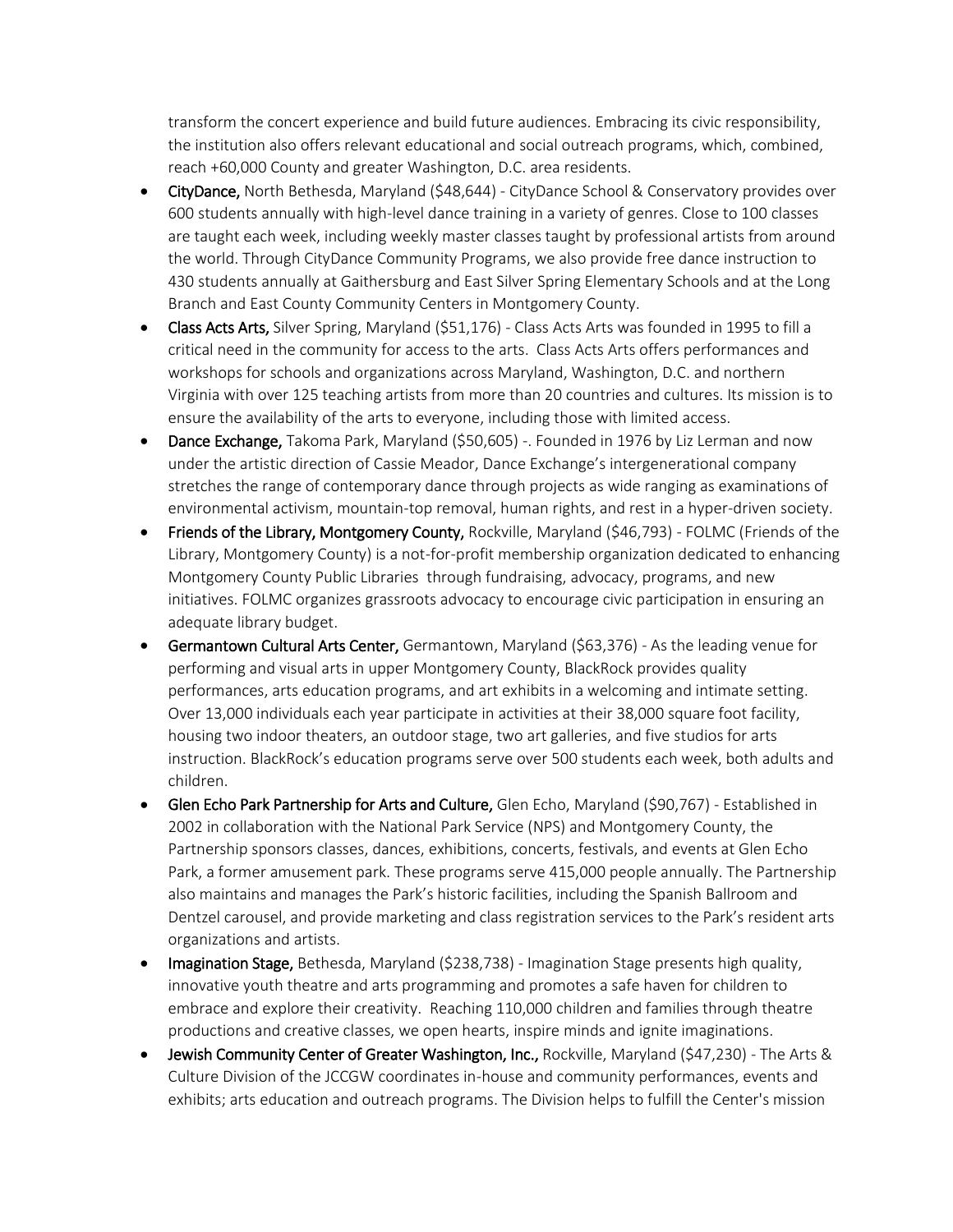by enriching lives through cultural arts programs and education, creating community through creative expression and Jewish culture, and by building common ground through the arts.

- Levine School of Music, North Bethesda, Maryland (\$99,012) With 150 faculty-artists offering instruction in 22 instruments and voice, Levine is the largest community music school in the region serving 3,500 students at four campuses. With first-class facilities at Strathmore, Levineoffers Montgomery County excellent music education programs. Levine is one of 12 community music schools accredited by the National Association of Schools of Music, and is the only community music school to be designated as an "All Steinway School."
- Lumina Studio Theatre, Silver Spring, Maryland (\$18,901) Lumina provides a disciplined & rigorous professional setting where actors train in a comprehensive performance based program using the techniques of Rudolf Steiner's Creative Speech & Drama, Stella Adler and Michal Chekhov. Lumina's program includes in-depth vocal and character coaching, improvisation, stage combat training, detailed costumes, live music, and choreography. The skills acquired during productions benefit the actors throughout their lives.
- Maryland Classic Youth Orchestras, North Bethesda, Maryland (\$29,936) Founded in 1946, MCYO is the oldest, largest & most well-regarded youth orchestra program in this region. Residing at the Music Center at Strathmore, MCYO provides training and performance opportunities for almost 500 students ages 8-18 in 9 ensembles, including 6 orchestras & several other chamber groups. Performances benefiting community audiences occur in the state-of-theart concert hall at Strathmore & also at outreach locations, such as churches, senior centers, school & community venues.
- Maryland Youth Ballet, Silver Spring, Maryland (\$90,917) Forty-four years from the tiny basement studio of Founder, Hortensia Fonseca, to five, state-of-the-art studios with aspacious lobby, restrooms, offices, and dressing rooms, MYB today, led by Principal, Michelle Lees, is a nationally recognized institution for classical ballet training. MYB has produced some of the country's most accomplished ballet dancer, including international stars, Susan Jaffe and Julie Kent, and continues to annually produces young dance professionals.
- Metropolitan Ballet Theatre, Rockville, Maryland (\$25,065) Founded in 1989, MBT offers dance education in the core disciplines of Ballet, Early Ballet, Modern and Jazz. Hip Hop and Fitness have also been added recently. Professional performing opportunities, in which students dance alongside professional dancers, are offered through an annual full-length production of The Nutcracker, as well as a Spring production with varies annually. MBT also stresses the importance of creative and individual expression through an annual choreography competition.
- Metropolitan Center for the Visual Arts, Rockville, Maryland (\$50,548) Through an extensive array of educational programming, gallery exhibitions and a resident artistprogram, VisArts provides children, teens and adults with opportunities to express their creativity and enhance their awareness of the arts. Each year VisArts welcomes more than 26,000 visitors. An additional 5,000 visitors each year participate in community events co-sponsored by VisArts, the City of Rockville, Montgomery County and local businesses.
- Montgomery Community Television, Rockville, Maryland (\$137,608) Montgomery Community Television is the County's community media center and the region's largest public access station, broadcasting to 873,000 viewers in over 351,000 cable TV households. Its broadband platform, mymcmedia.org, annually engages nearly 300,000 unique web visitors. We annually teach 1,000 students in 80 class types and issue nearly 30 certification types. Montgomery Community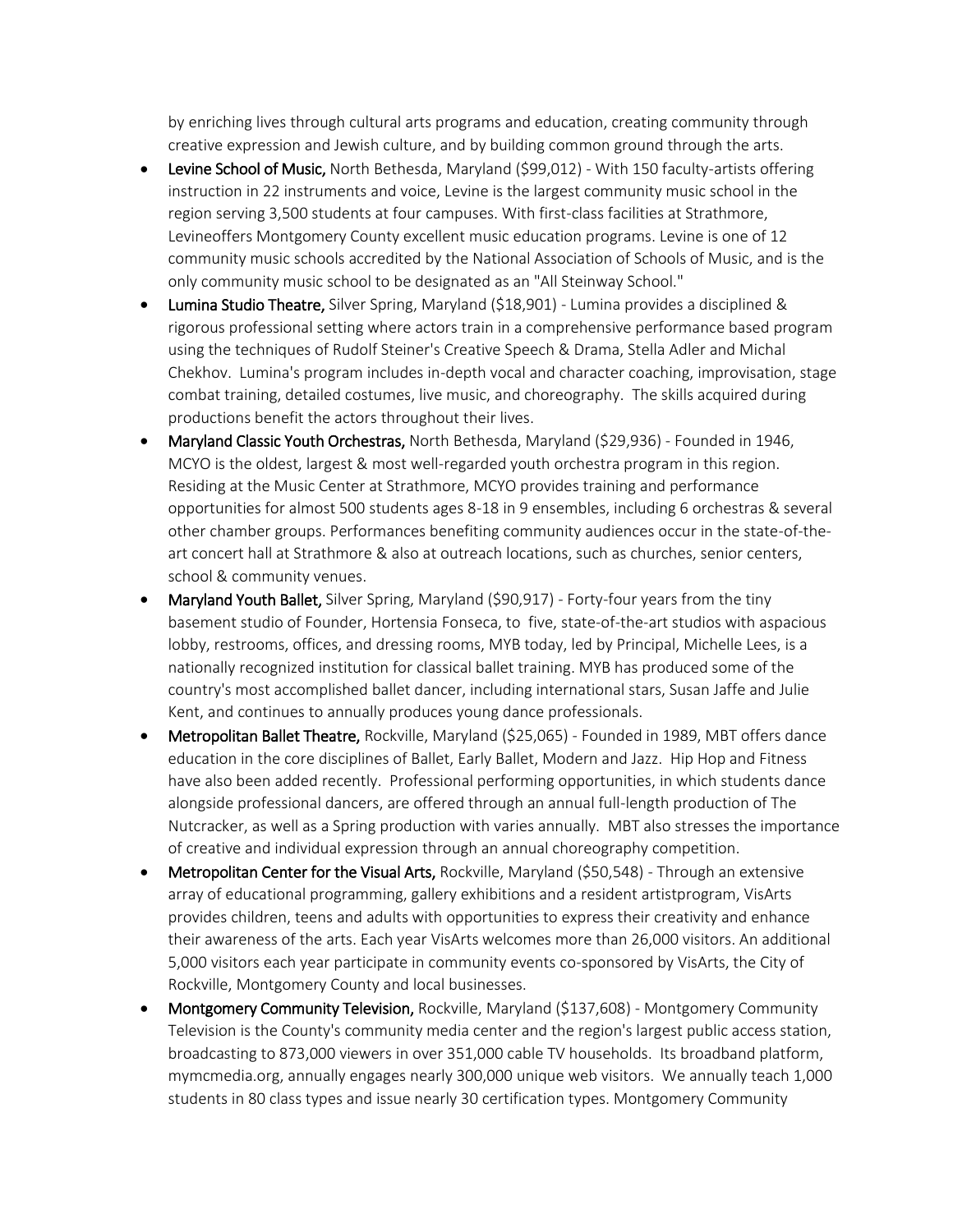Television's mission encourages and sponsors broadcast programming and broadband media that meet community needs and offer forums for free expression.

- Montgomery County Historical Society,Inc., Rockville, Maryland (\$16,204) MCHS, founded in 1944 as an all-volunteer non-profit organization to preserve and present the entire scope of Montgomery County history for current and future generations,now has five professional staff and over 70 volunteers. MCHS has collected documents and artifacts of value to the community, established a museum at the c.1815 Beall-Dawson House for educational and interpretive programs, and opened its research library to scholars and the public, while offering programs all over the county.
- National Philharmonic Orchestra & Chorale of Montgomery County, Inc., North Bethesda, Maryland (\$185,288) - A judicious merging of the National Chamber Orchestra and Masterworks Chorus on July 1, 2003 created the National Philharmonic, whose mission is to be the dynamic organization of choice providing the highest quality orchestral, choral and other musical experiences to enrich and inspire the lives of people in Montgomery County, the Washington, DC metropolitan area and beyond through concerts and educational programs for all ages.
- Olney Theatre Center, Olney, Maryland (\$278,851) Founded in 1938, OTC is the oldest theater in Maryland. Its 14-acre campus has 4 venues which present plays and musicals. OTC hosts 2 national education programs: National Players, a 65 year old national touring troupe and its Apprentice Program, which trains young professionals in theater production. 3.5 million patrons have visited Olney over its history plus NP - 2.8 million students. OTC has grown from its humble summer-stock beginnings into a major theatrical force in the mid-Atlantic.
- $\bullet$  the Puppet Co., Glen Echo, MD (\$28,886) Founded by second-generation puppet master Christopher Piper and past director of the Smithsonian Puppet Theatre (now the Discovery Theatre) Allan Stevens, the Puppet Co. is approaching the 30th anniversary of its work creating quality puppet theater for the children and families of the Greater Washington, DC area. It has reached a milestone of over 12,000 performances presented to about two million audience members.
- Pyramid Atlantic Art Center, Silver Spring, Maryland (\$25,611) Pyramid Atlantic Art Center was founded in Baltimore,MD in 1981 by artist and educator, Helen Frederick, as a workshop and studio for printmakers. The organization grew, incorporating papermaking, book arts, and educational programs for adults and youth. Pyramid moved from Baltimore to leased space in Takoma,DC and Riverdale,MD, before purchasing its current home in Silver Spring in 2003. Ms. Frederick retired in 2007 and Mr. Jose Dominguez joined Pyramid as its second Executive Director.
- Round House Theatre, Silver Spring, Maryland (\$158,460) Round House is one of the leading professional theaters in the DC metro area. Round House produces more than 150 performances each season at its 400-seat Bethesda theater, provide programming in an education center in Silver Spring, and operate a scenery shop in Rockville. We have been nominated for 132 Helen Hayes Awards and have won 24, including "Outstanding Resident Play" 4 times. In the 2013-14 season, we anticipate reaching more than 50,000 people through live performances and education programs.
- Strathmore Hall Foundation, Inc., North Bethesda, Maryland (\$430,231) Strathmore is a performing and fine art venue located on a park-like, 11-acre campus just outside of Washington, D.C. In the intimate 100-seat music room and the more expansive 1976-seat concert hall,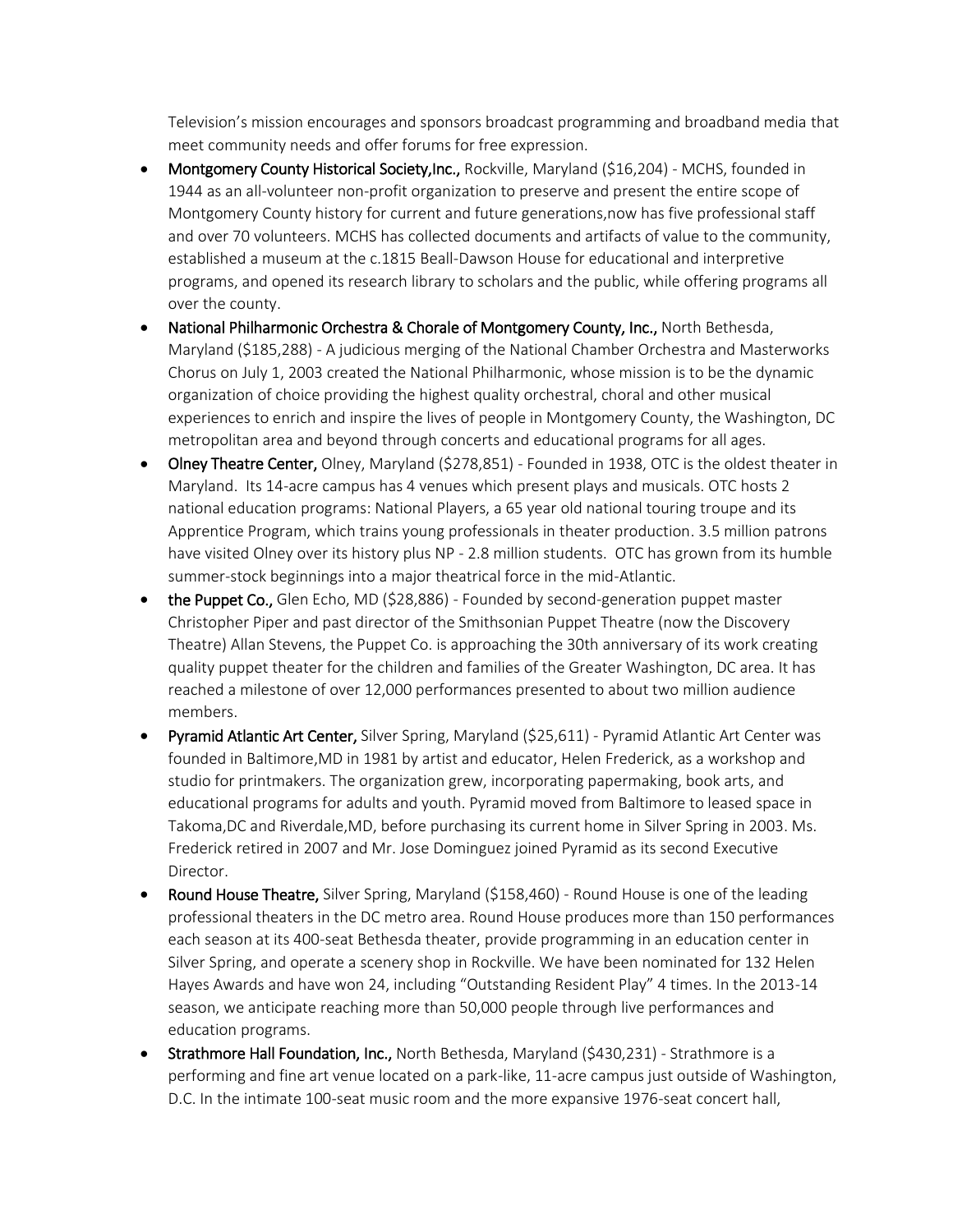Strathmore presents popular music; contemporary dance ensembles; a speaker's series; theatrical entertainment; and a well-regarded chamber music and recital series. The 1900's historic mansion is the visual arts center of the campus mounting approximately ten museumquality exhibitions year-round.

- The Writer's Center, Bethesda, Maryland (\$43,393) By the end of the fiscal year on June 30, 2014, The Writer's Center will have offered over 320 workshops in multiple genres and 80 author readings and other events such as the "Publish Now!" seminar being held on October 26th on the changing landscape of publishing. Based on the enrollment of 932 participants in workshops during the first quarter, it is likely that enrollment for the year will total nearly 3,000 individuals; events thus far have drawn 240 attendees.
- Washington Conservatory of Music, Bethesda, Maryland (\$56,307) Founded in 1984, The Washington Conservatory of Music is a community music school, dedicated to serving students of all ages and levels of ability. WCM offers individual lessons and classes at Westmoreland Congregational Church in Bethesda and in their own site in Glen Echo Park. At WCM, students may study without audition under the guidance of international artist faculty. Since 2002 WCM adopted the additional mission of presenting a free professional concert series to the greater Bethesda area.
- Washington Revels, Inc., Silver Spring, Maryland (\$40,867) WR is a multi-generational, diverse performing arts community - over 250 performers and 200 volunteers each year, adults and kids, professional and nonprofessional - that celebrates cultural traditions through music, dance, and drama. Audience participation is a hallmark and programs includeseasonal celebrations, festivals, community sings/dances, after-school workshops, parades, and dozens of performances of traditional music and spoken word by 5 separate ensembles of singers and actors.
- Washington School of Photography, Rockville, Maryland (\$28,523) Washington School of Photography (WSP) provides affordable, quality photographic education and opportunities for exhibition and personal artistic exploration to residents of the mid-Atlantic, through workshops, a vocational/career program, photography club, presentations, and gallery space.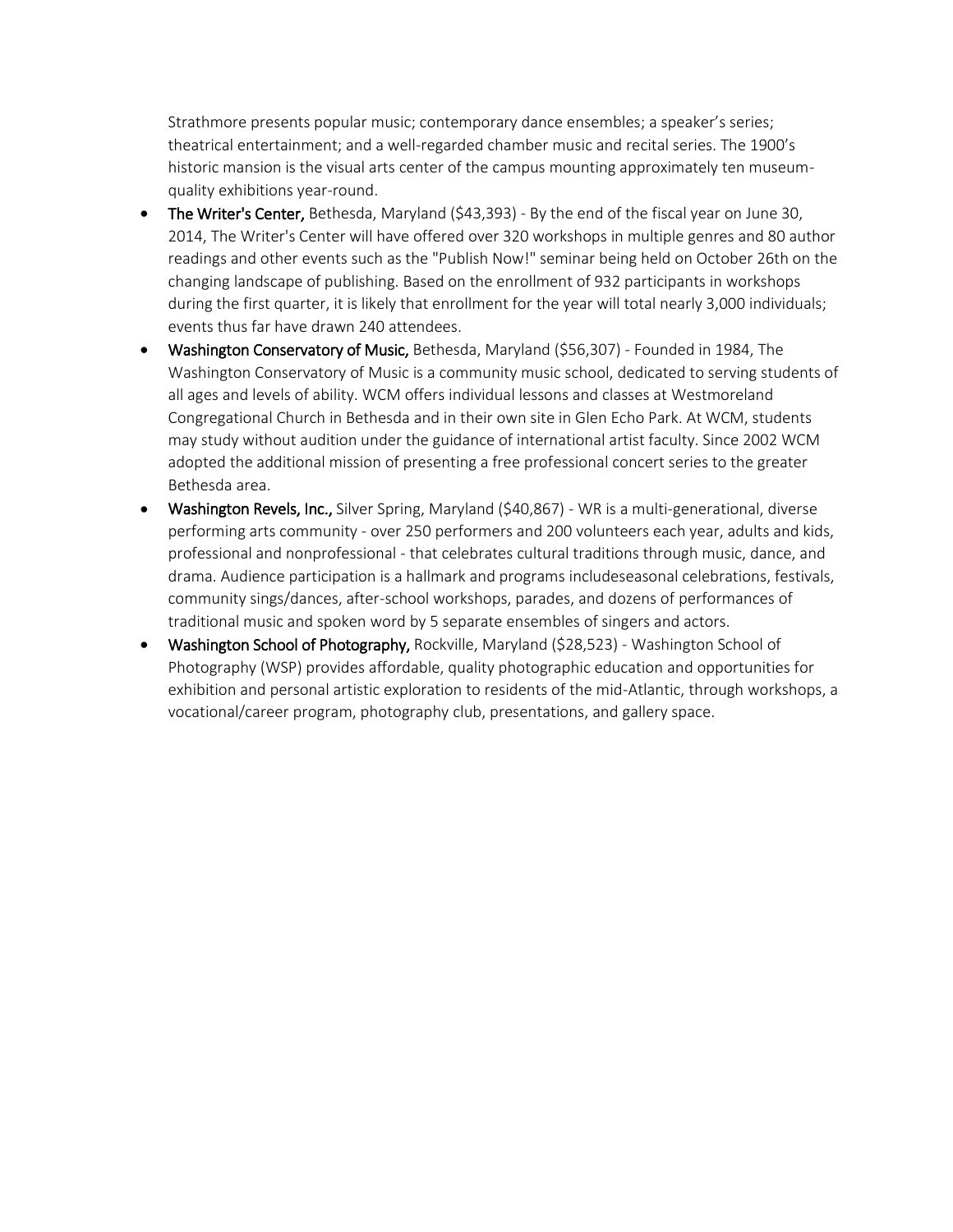#### Advancement Grants

#### \$250,050 awarded for July 1, 2014 – June 30, 2015

*Advancement Grants* assist arts and humanities organizations in attaining fiscal stability and long-term viability. Specifically, these grants are focused on long-term planning, and technology improvements critical to an organization's arts or humanities mission. Organizations are eligible to receive up to \$200,000 per year.

- Adventure Theatre MTC, Glen Echo, Maryland (\$56,071) Grant funds are awarded to pay Tessitura for the one-time costs of designing and creating an integrated patron relationship database. Annual fees due post-grant will come from the operating income allocated as fees owed to their current providers.
- Friends of the Library, Montgomery County, Rockville, Maryland (\$21,839) Grant funds are awarded to ensure the long-term viability of FOLMC by engaging a strategic planning consulting firm, re-designing and upgrading their website, and purchasing technology and safety improvements for their administrative office and three used bookstores.
- Imagination Stage, Bethesda, Maryland (\$87,225) Grant funds are awarded to convert to Tessitura integrated ticketing, fundraising and customer relationship software to improve patrons' experience and allow staff to work more effectively. The move upgrades technological capacity and management efficiency.
- Strathmore Hall Foundation, Inc., North Bethesda, Maryland (\$84,915) Grant funds are awarded to re-design and develop, from front-end to back-end, new responsively-designed web and mobile platforms that are industry-leading in its patron usability, e-commerce success, and fulfillment of Strathmore's mission.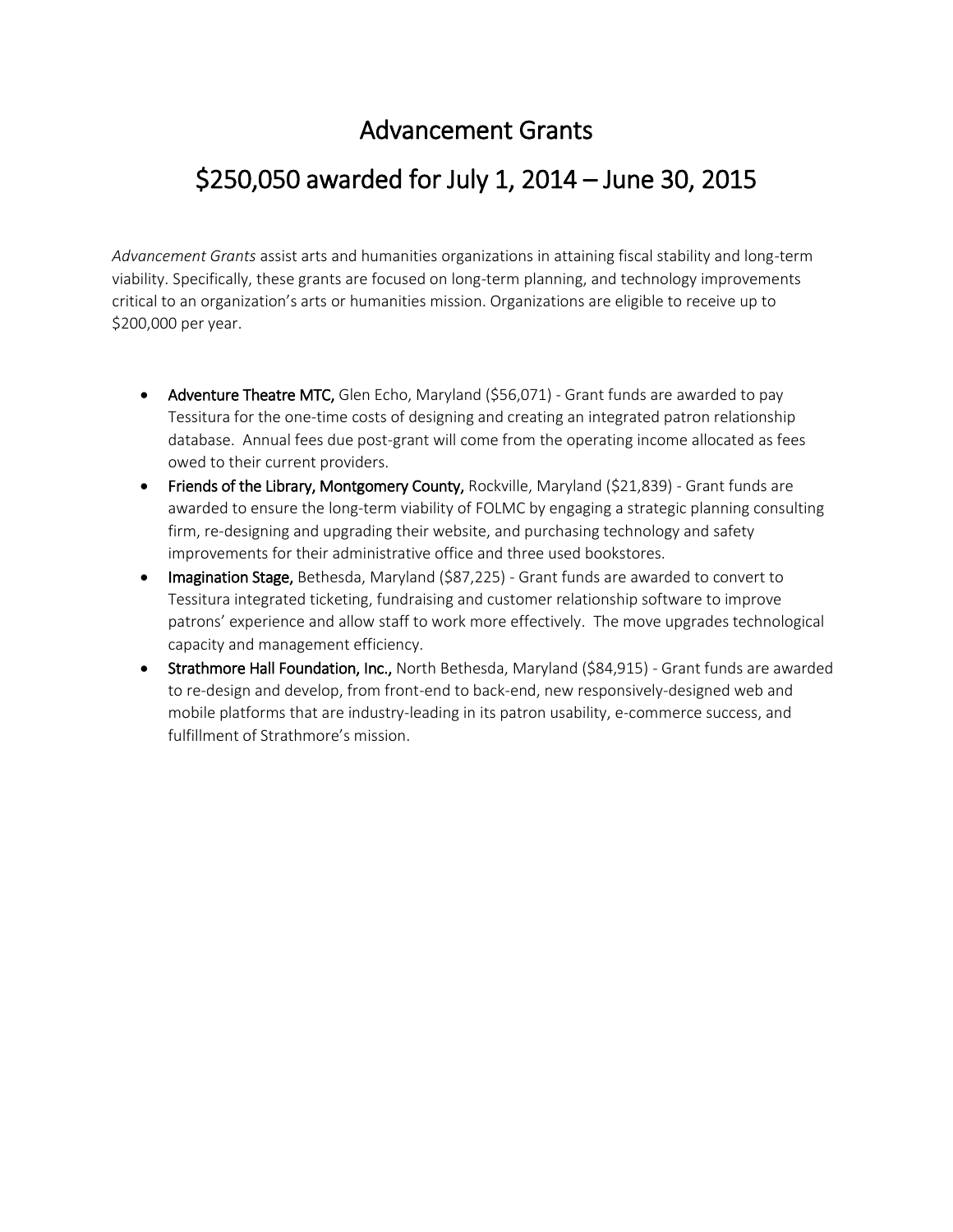# Capital Improvement Grants \$749,080 awarded for July 1, 2014 – June 30, 2016

*Capital Improvement Grants* are intended as supplemental funding for special purposes. These grants are intended to assist arts and humanities organizations in attaining stability and long-term viability. These grants are intended as grant awards for facility construction or improvements. Grants may be awarded for new construction, for expansion of a project, renovation of an existing structure or physical plant repairs critical to an organization's arts or humanities mission. Organizations are eligible to receive up to \$250,000 per year.

- Germantown Cultural Arts Center, Germantown, Maryland (\$75,000) Grant funds will be used to complete the second phase of our Terrace Studio renovation, which addresses work that couldn't be completed in Phase I, in particular the completion of a new dance studio and an enhanced rental space.
- Jewish Community Center of Greater Washington, Inc., Rockville, Maryland (\$134,000) Grant funds are awarded to renovate the JCCGW's 1,320 sq. ft. Goldman Art Gallery to increase the usability, accessibility, infrastructure and aesthetic elements of the existing space.
- Montgomery Community Television, Rockville, Maryland (\$50,080) Grant funds will be used to establish a greener community digital broadcast studio and attain increased energy cost reductions through the steady elimination of permanent incandescent Cyclorama studio lights and studio projector through their replacement with LED technology.
- Olney Theatre Center, Olney, Maryland (\$150,000) Grant funds will be used to match the funds provided by a 2014 bond bill from the State of Maryland to replace and repair the fly system above Olney Theatre Center's Historic Stage. The work will cost approximately \$300,000.
- Sandy Spring Museum, Sandy Spring, Maryland (\$90,000) Grant funds will be used to convert a large barn into artist studios.
- The Writer's Center, Bethesda, Maryland (\$250,000) Grant funds will used to complete Phase 2 of the renovation of our Walsh St facility, including adding a second floor, rebuilding the front entrance for easier access, and installing a 3-stop elevator to connect all 3 floors of the building.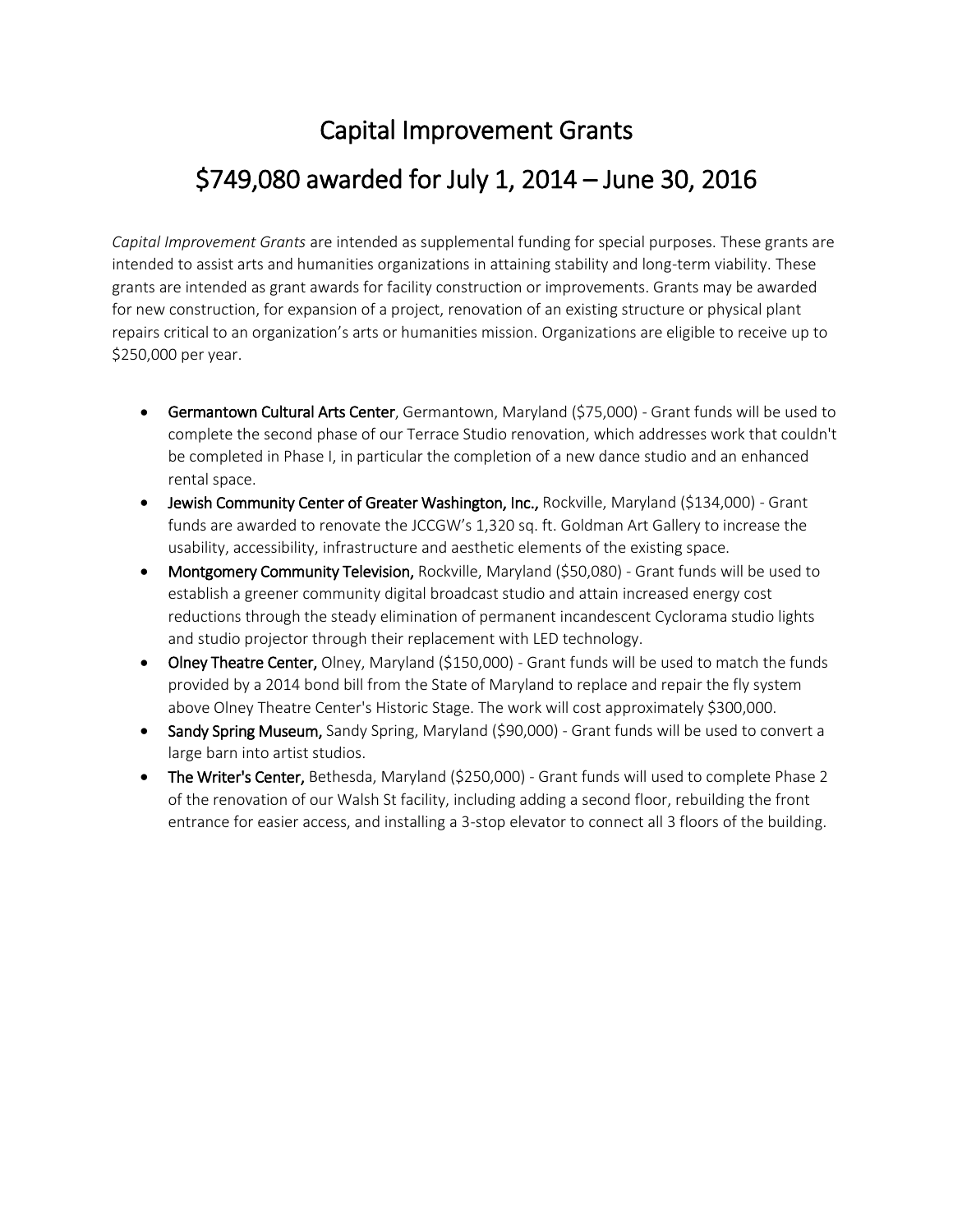# Emergency Capital Improvement Grants \$143,116 awarded for July 1, 2014 – June 30, 2016

*Emergency Capital Improvement Grants* are available to nonprofit arts and humanities organizations outside of the regularly scheduled Capital Improvement Grants round and are intended as supplemental funding. These grants are intended to assist arts and humanities organizations in responding to emergency situations and exceptional circumstances related to an existing structure or physical plant repairs that are critical to an organization's arts or humanities mission.

- Montgomery Community Television, Rockville, Maryland (\$127,179) Grant funds will be used to provide for the urgent needs of mission-supporting capital infrastructure: an emergency replacement for the Synergy playback system and the installation of a video asset management system.
- Sandy Spring Museum, Sandy Spring, Maryland (\$15,937) Grant funds will be used to repair a long-standing drainage problem on the museum campus.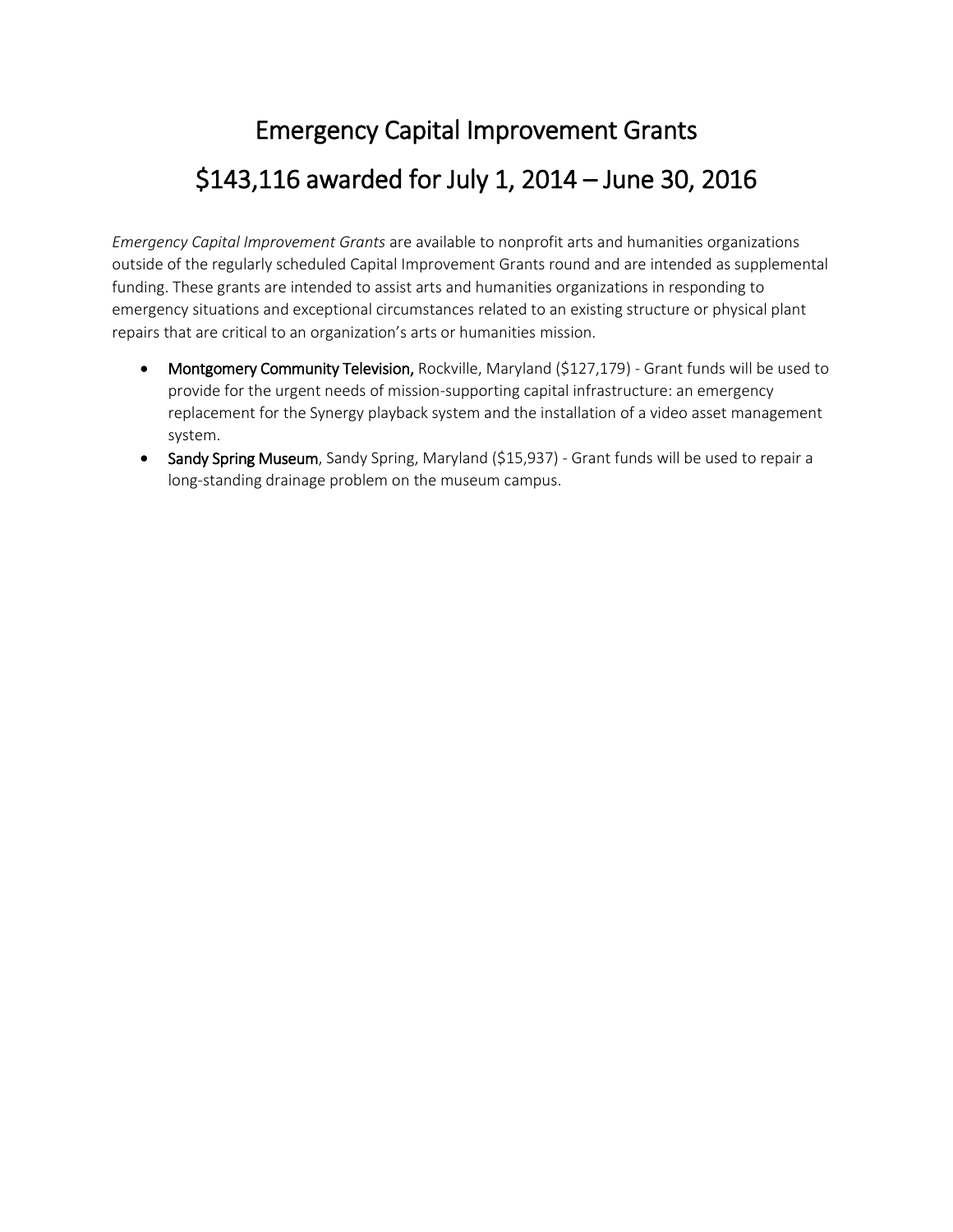# FY15-1 Grants to Mid-Size Arts and Humanities Organizations \$346,125 awarded for July 1, 2014 – June 30, 2015

*Grants to Mid-Size Arts and Humanities Organizations* are available to arts and humanities organizations with annual cash operating expenses above \$50,000 who are not applying for General Operating Support Grants. These grants support the presentation of high-quality programs, the improvement of management skills, the purchase of equipment, or capital improvements. Organizations are eligible to receive up to \$25,000 per year in one or more grants.

- After School Dance Fund, Silver Spring, Maryland (\$24,000) Grant funds are awarded to support the expansion of the After School Dance Program, bringing free, weekly dance instruction to 330 students at 14 Montgomery County public high schools, a Latin Dance Competition, and two winter showcase events.
- Akhmedova Ballet Academy, Silver Spring, Maryland (\$11,576) Grant funds are awarded to purchase costumes, a portable Marley floor, and a backdrop to enable ABA to perform shows in senior citizen facilities, ABA students to expand their repertoire, and young County students to perform in a live show.
- Artpreneurs, Inc. dba Arts on the Block, Kensington, Maryland (\$17,500) Grant funds are awarded to continue operation of AOB's flagship out-of-school-time program, "Pour Your ART Out," which offers real-life job skills training, career guidance and visual art instruction to youth ages 14 to 21.
- Arts for the Aging, Inc. (AFTA), Rockville, Maryland (\$25,000) Grant funds are awarded to increase the frequency and expand the reach of AFTA's signature arts engagement series, *Joy in Generation*. Research links seniors' regular exposure to such programs with improvements in older adults' health and quality of life.
- ArtStream, Inc., Silver Spring, Maryland (\$25,000) Grant funds are awarded to offset the costs associated with running four Inclusive Theatre Companies featuring adult actors with and without intellectual disabilities and autism in Montgomery County, MD.
- Bach Sinfonia, Silver Spring, Maryland (\$17,500) Grant funds are awarded to support Sinfonia's 20th Anniversary season—celebrating the life and works of J.S. Bach—with stellar historicallyinformed performances, superb soloists, scholarly research, exciting education programs & concerts that both entertain and enlighten.
- Bel Cantanti Opera Company, Silver Spring, Maryland (\$10,500) Grant funds are awarded to support an October 2014 production of Jules Massenet's "Cendrillon" and a December 2014 holiday production of the Viennese operetta by Emmerich Kalman, "Die Csardasfurstin (The Gypsy Princess)."
- Cantate Chamber Singers, Bethesda, Maryland (\$8,372) Grant funds are awarded to mount a newly commissioned choral work honoring and exploring civil rights with a focus on the 50th anniversary of the Civil Rights movement incorporating narration, instrumentalists, Cantate and a local college choir.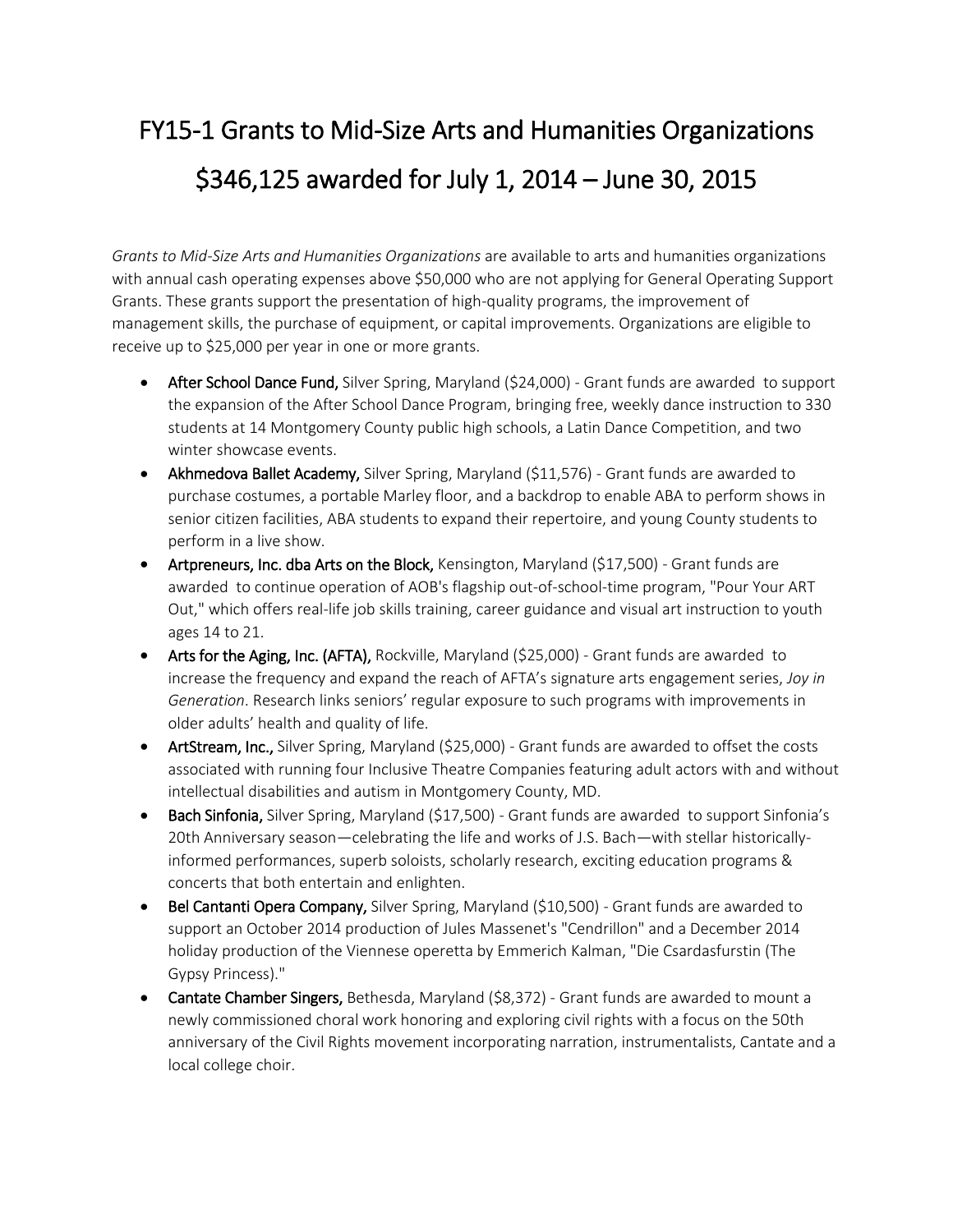- ClancyWorks Dance Company, Silver Spring, Maryland (\$17,500) Grant funds are awarded to support the Montgomery County portion of the FY15 Performance Season with new works choreographed by Clancy, a regional premier by Guest Artist Bill Evans, and Company repertory performed at theaters and community centers.
- Coral Cantigas Incorporated, Rockville, Maryland (\$18,000) Grant funds are awarded to continue Cantigas's unique brand of cross-cultural concerts and interactive family concerts that enrich the community by providing multi-cultural experiences and increased awareness of Latino choral music.
- Damascus Theatre Company, Damascus, Maryland (\$11,500) Grant funds are awarded to offset the costs of producing three musicals during the organization's performance season which runs from July 1, 2014 to June 30, 2015.
- Docs In Progress, Inc., Silver Spring, Maryland (\$8,750) Grant funds are awarded to support Community Stories, aimed at building community dialogue through a series of screenings, seminars, and interactive workshops showcasing stories of people and places in Montgomery County, Maryland.
- Docs In Progress, Inc., Silver Spring, Maryland (\$8,750) Grant funds are awarded to solidify the work and professional development of the full-time Executive Director and board leadership as Docs In Progress continues its transition into a more mature and sustainable organization.
- Forum Enterprises, Silver Spring, Maryland (\$5,500) Grant funds are awarded for Forum Theatre to fund the artistic team for the July area premiere of Johnna Adam's "Gidion's Knot."
- **Gandhi Brigade Incorporated,** Silver Spring, Maryland (\$25,000) Grant funds are awarded for the Promoter Program, in which underserved youth learn to create video, photography, and graphic design to engage their community around issues that concern them.
- Glen Echo Pottery, Glen Echo, Maryland (\$4,487) Grant funds are awarded to replace aging kiln equipment — silicon carbide kiln shelves and propane-fueled gas burners — in order to support and enhance the pottery classes that are offered to the public.
- Glorystar Music Education and Cultural Foundation, Potomac, Maryland (\$5,950) Grants funds are awarded to help Glorystar Children's Chorus with its music education program in Montgomery County during FY15, specifically with venue rental, music teachers' salaries and advertising.
- Heritage Tourism Alliance of Montgomery County, Germantown, Maryland (\$6,625) Grant funds are awarded to develop programs and resource materials highlighting Montgomery County's unique Civil War and War of 1812 history.
- International Conservatory of Music, Chevy Chase, Maryland (\$12,500) Grant funds are awarded to increase artist fees - enhancing the organization's ability to attract the world's best classical guitarists to perform in Montgomery County. Grant funds will also be used towards venue costs & outreach & administration expenses.
- KID Museum, Bethesda, Maryland (\$17,500) Grant funds are awarded to support a new parttime Manager of Operations position. This new staff position will establish an effective and sustainable management infrastructure to oversee daily operations at the prototype program space.
- National Capital Historical Museum Of Transportation, Inc., Colesville, Maryland (\$4,000) Grant funds are awarded to restore as an interpretive exhibit the exterior appearance of Capital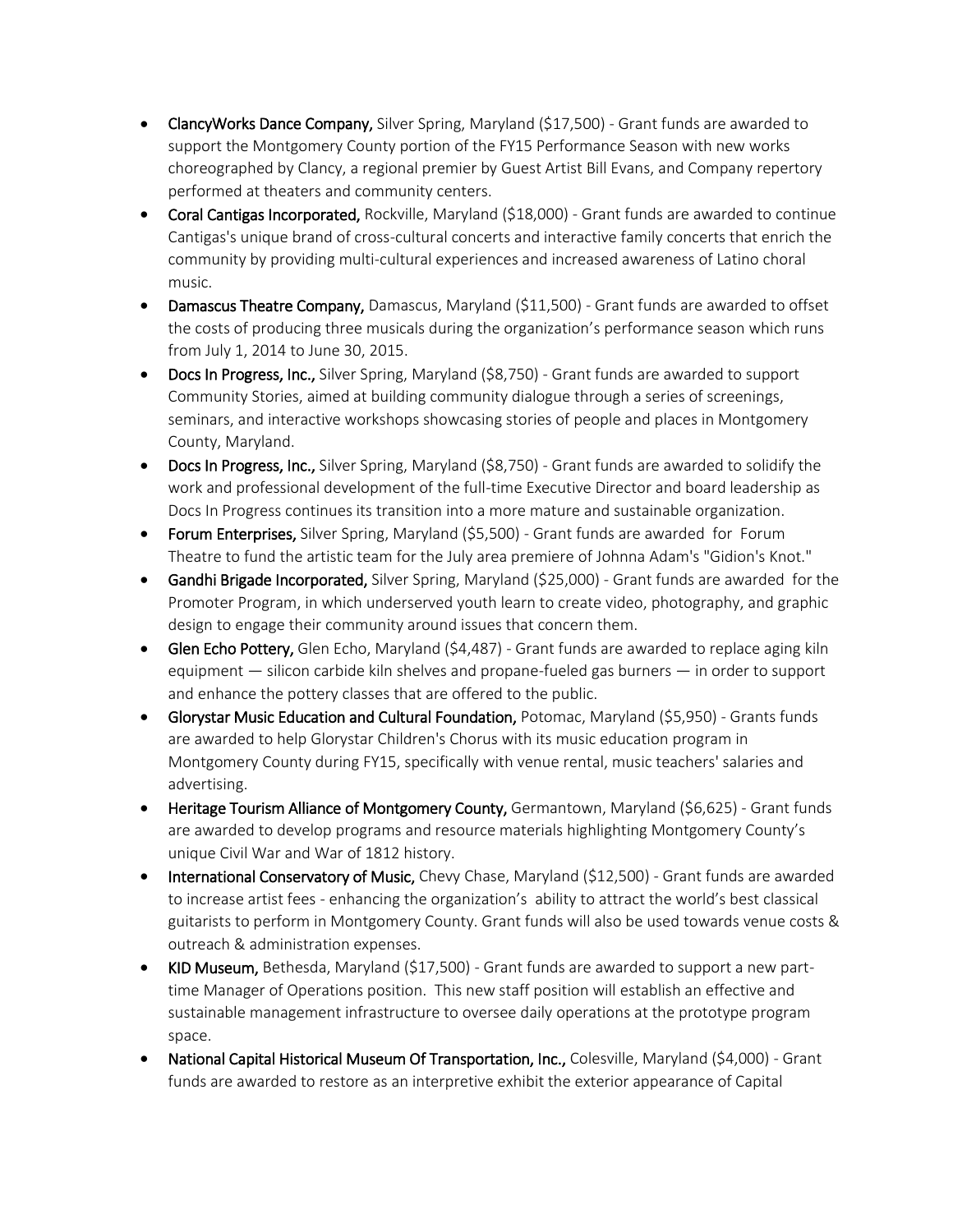Traction Company 522, a streetcar representative of those which connected Montgomery communities of Kensington, Chevy Chase,and Forest Glen to the Nation's Capital.

- Olney Children's Ballet Theater Incorporated, Olney, Maryland (\$12,500) Grant funds are awarded to modify the major production, The Nutcracker, necessary to adapt to OTC's recent theater limitations. It will involve significant new known and unknown costs for sets, lighting, marketing and other crucial needs.
- Silver Spring Town Center, Inc., Silver Spring, Maryland (\$25,000) Grant funds are awarded for funding programming of 80+ arts and entertainment programs and events year-round at the Silver Spring Civic Building and on Veterans Plaza. This includes to pay for staff programming time, as well as performer and venue fees.
- Symphony of the Potomac, Glen Echo, Maryland (\$4,000) Grant funds are awarded to support general functions in combination with matching funds to purchase tympani for the Symphony of the Potomac to be used in the new rehearsal venue. The total cost of a serviceable set of used tympani is estimated to be \$8000. Grant funds are awarded for three purposes. First, to build an improved website. Second, to augment the remuneration of the Music Director. Third, to pay the incremental rental cost of an improved orchestra rehearsal venue.
- Symphony of the Potomac, Glen Echo, Maryland (\$6,615) Grant funds are awarded for three purposes. First, to build an improved website. Second, to augment the remuneration of the Music Director. Third, to pay the incremental rental cost of an improved orchestra rehearsal venue.
- Young Artists of America, Inc., Bethesda, Maryland (\$12,500) Grant funds are awarded to execute two large scale works of opera, musical theatre, and/or oratorio performance programs involving music education, professional mentoring, and performance opportunities with accomplished vocal and instrumental students age 13 to 19.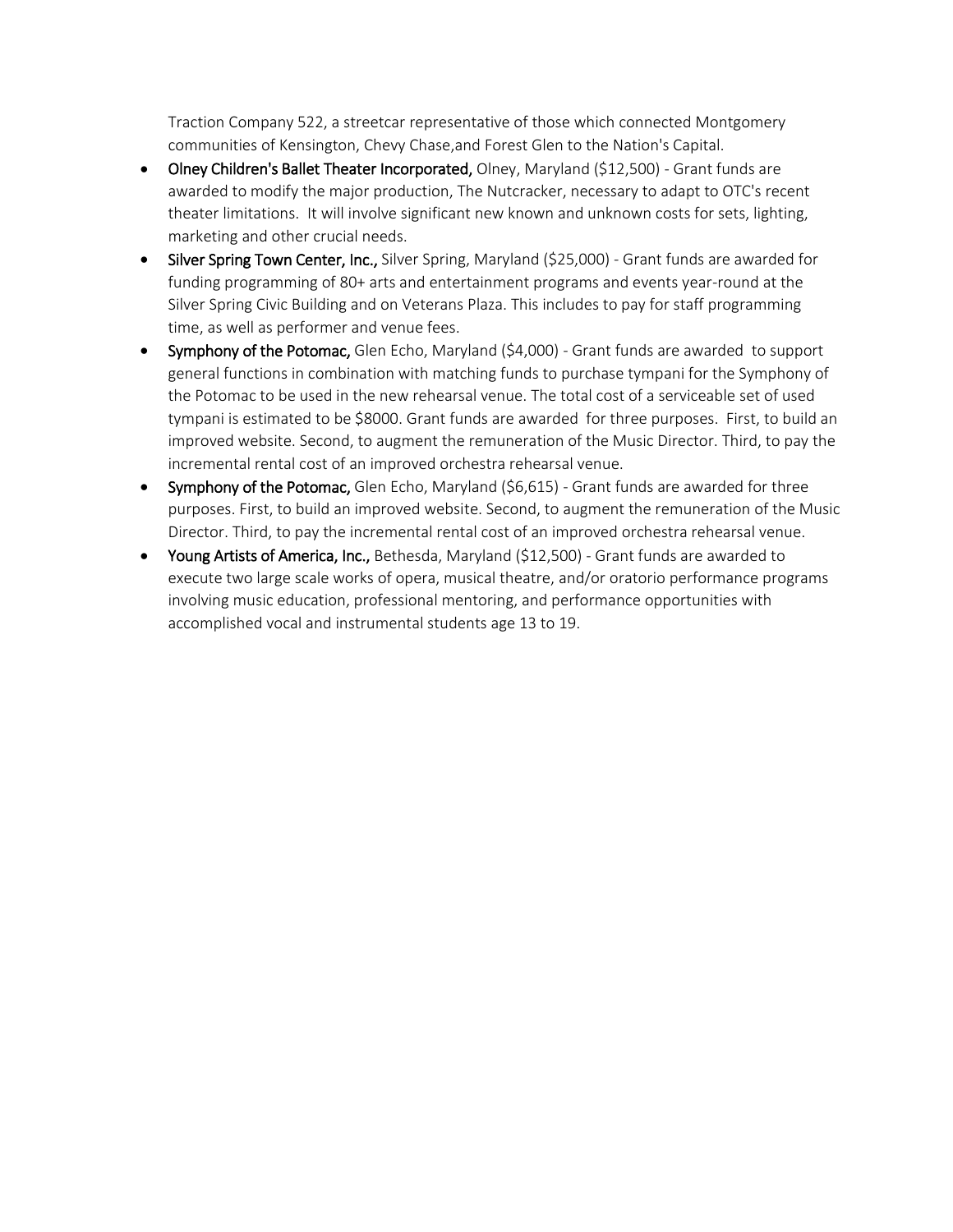#### FY15-2 Grants to Mid-Size Arts and Humanities Organizations

### \$111,362 awarded for January 1, 2015 – June 30, 2015

*Grants to Mid-Size Arts and Humanities Organizations* are available to arts and humanities organizations with annual cash operating expenses above \$50,000 who are not applying for General Operating Support Grants. These grants support the presentation of high-quality programs, the improvement of management skills, the purchase of equipment, or capital improvements. Organizations are eligible to receive up to \$25,000 per year in one or more grants.

- Artpreneurs, Inc. dba Arts on the Block, Kensington, Maryland (\$3,750) Grant funds are awarded to purchase much-needed IT equipment for staff, participants and volunteers of Arts on the Block to improve the delivery of our services.
- Bach Sinfonia, Silver Spring, Maryland (\$5,625) Grant funds are awarded to grow greater capacity in Bach Sinfonia's donor development, patron services and patron development areas. Sinfonia aims to grow organizational infrastructure by building systems to boost outreach services.
- ClancyWorks Dance Company, Silver Spring, Maryland (\$7,125) Grant funds are awarded to support the creation of a new dance by Guest Artist Barbara Mahler, which will be performed by ClancyWorks at theaters and community centers in Montgomery County. Mahler will also lead dance workshops, open to the public.
- CREATE Arts Center, Silver Spring, Maryland (\$7,500) Grant funds are awarded for CREATE's smARTkids Afterschool Art Program, which offers free afterschool art classes to students in Montgomery County Schools who have been identified as at risk of failing in school.
- Docs In Progress, Inc., (\$5,625) Grant funds are awarded to support development and re-design of the Docs In Progress website.
- The Forgotten Opera Company, DBA The Victorian Lyric Opera Company, Rockville, Maryland (\$15,000) - Grant funds are awarded to support the main stage productions of the 2014-2015 season of The Victorian Lyric Opera Company. The season will include two fully staged operettas with live orchestra (Ruddigore and Haddon Hall).
- Glorystar Music Education and Cultural Foundation, Potomac, Maryland (\$5,250) Grant funds are awarded to help Glorystar Children's Chorus cover cost of hosting the 12th Annual Maryland Young Voices Festival in Montgomery County during FY15, especially with venue rental, clinician honorary/transportation, and advertising.
- The Highwood Theatre, Silver Spring, Maryland (\$10,551.75) Grant funds are awarded to support two innovative productions: August: Osage County, a collaboration with members of Active Minds to raise community awareness of mental health issues, and Company, by a mixed ensemble of students and professionals.
- Jazz Academy of Music, Inc., Silver Spring, Maryland (\$18,750) Grant funds are awarded to produce the 2015 Mid-Atlantic Jazz Festival. Specifically, the funds will partially pay for artist fees, transportation and lodging, music equipment rental and sound/back line for 4 stages and the humanities room.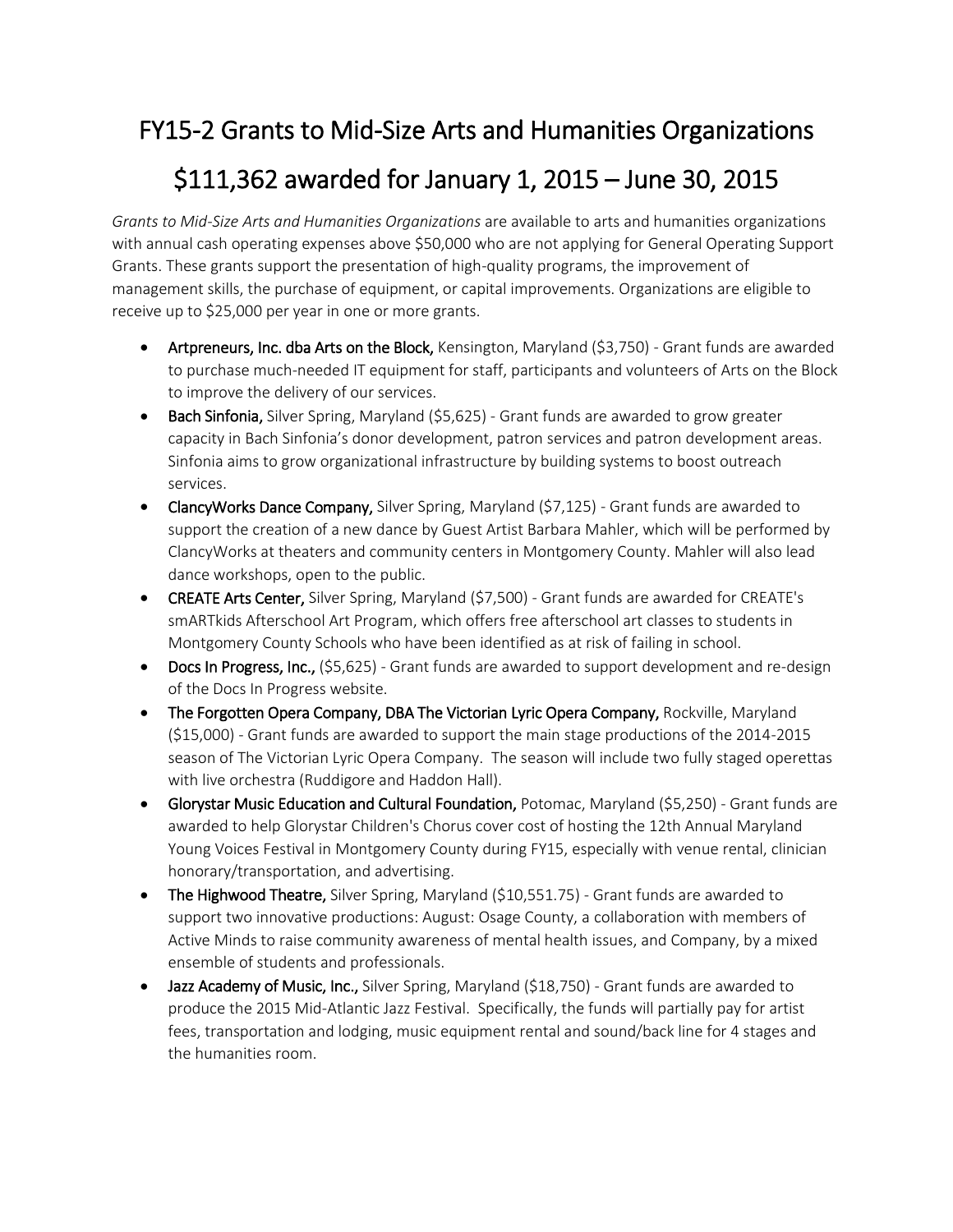- KID Museum, Bethesda, Maryland (\$5,625) Grant funds are awarded to purchase 10 computers for KID Museum's Digital Media Studio at Davis Library to introduce participants to working with computer code in a project-based learning environment.
- National Capital Historical Museum of Transportation, Inc., Colesville, Maryland (\$6,000) Grant funds are awarded to renovate the Museum's primary interpretive tool, its demonstration railway, specifically, to replace failing crossties installed forty years ago.
- New Orchestra of Washington, Silver Spring, Maryland (\$7,050) Grant funds are awarded to offset costs for two public performances in spring 2015. These two concerts comprise the second half of NOW's four-concert Strathmore concert series, a new initiative this season.
- Sandy Spring Museum, Sandy Spring, Maryland (\$13,510.25) Grant funds are awarded for Plural Voices, an exploration of multiethnic cultural arts traditions of the Sandy Spring neighborhood.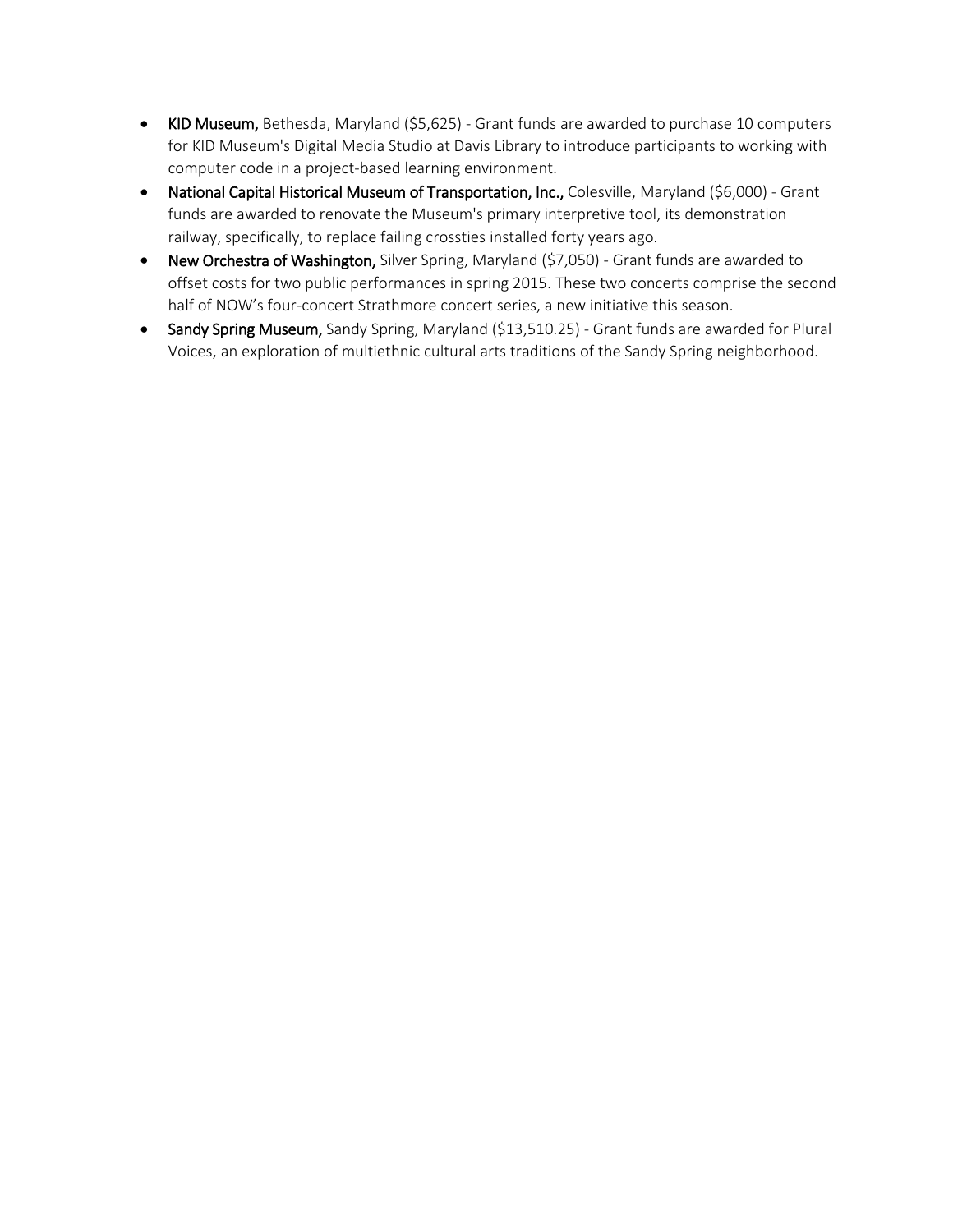### Grants to Individual Artists and Scholars

### \$53,070 awarded for July 1, 2014 – June 30, 2015

*Grants to Individual Artists and Scholars* support the work of individual artists and scholars who reside in Montgomery County. Activities funded by these grants may focus on the creation of artistic or scholarly work or the development of professional skills by an artist or scholar. Awards of up to \$5,000 were made to twelve artists and scholars as listed below.

- Adrienne Clancy, Silver Spring, Maryland (\$3,250) Grant funds are awarded to create a new dance work that will utilize both Australian Dancers and Montgomery County Dancers in one simulcast performance, linking audiences in both communities through virtual and live performers, via Skype.
- Alejandro Hernandez-Valdez, Silver Spring, Maryland (\$2,443) Grant funds are awarded to support recording a composition (scored for soloists, chorus, and orchestra) entitled "Lullaby for Ramzi," which honors Ramzi Aburedwan, who grew up in a refugee camp near Ramallah and who has spent his life promoting peace in the middle East through music.
- Beverly Ress, Silver Spring, Maryland (\$2,800) Grant funds are awarded to create and document a group of drawings, rendered in colored pencil, using specimens at the National Museum of Health and Medicine and the Mutter Museum.Ress will re-structurure the drawings using lasercutting, fungus, and bugs.
- Bradley Chriss, Bethesda, Maryland (\$3,250) Grants funds are awarded to create and support twenty sculptures and twenty paintings for exhibition at the Arlington Arts Center in Fall of 2014.
- David Terrar, Gaithersburg, Maryland (\$3,250) Grant funds are awarded to provide funding for the preparation, handling, installation and exhibit of 15 high quality representational oil paintings on the theme of Damascus "My Hometown".
- David Weinstein, Rockville, Maryland (\$3,838) Grant funds are awarded for to conduct research in several California archives and review rare documents and recordings that are essential for The Life and Times of Eddie Cantor, a scholarly biography that he is writing about the performer Eddie Cantor.
- **Emmett Williams,** Silver Spring, Maryland (\$2,990) Grant funds are awarded to produce the 20 minute film "GUN", which will document the lives of two people who have been affected by gun violence but who chose different paths and passions based on their experiences.
- Eunae Cho, Silver Spring, Maryland (\$4,208) Grant funds are awarded to record a CD of piano music by American female composers. The CD will include music of Amy Beach (1867-1944), Margaret Bonds(1913-1972), and Elena Ruehr (b. 1963). The project will be produced by ACIS production.
- Gretchen Schermerhorn, Silver Spring, Maryland (\$3,188) Grant funds are awarded to enable Schermerhorn to take the *Introduction to the Laser Cutter* workshop, purchase a laser cutter, and create a new body of work with it for a solo exhibition. Two free laser cutting mini-workshops, will be given by the artist.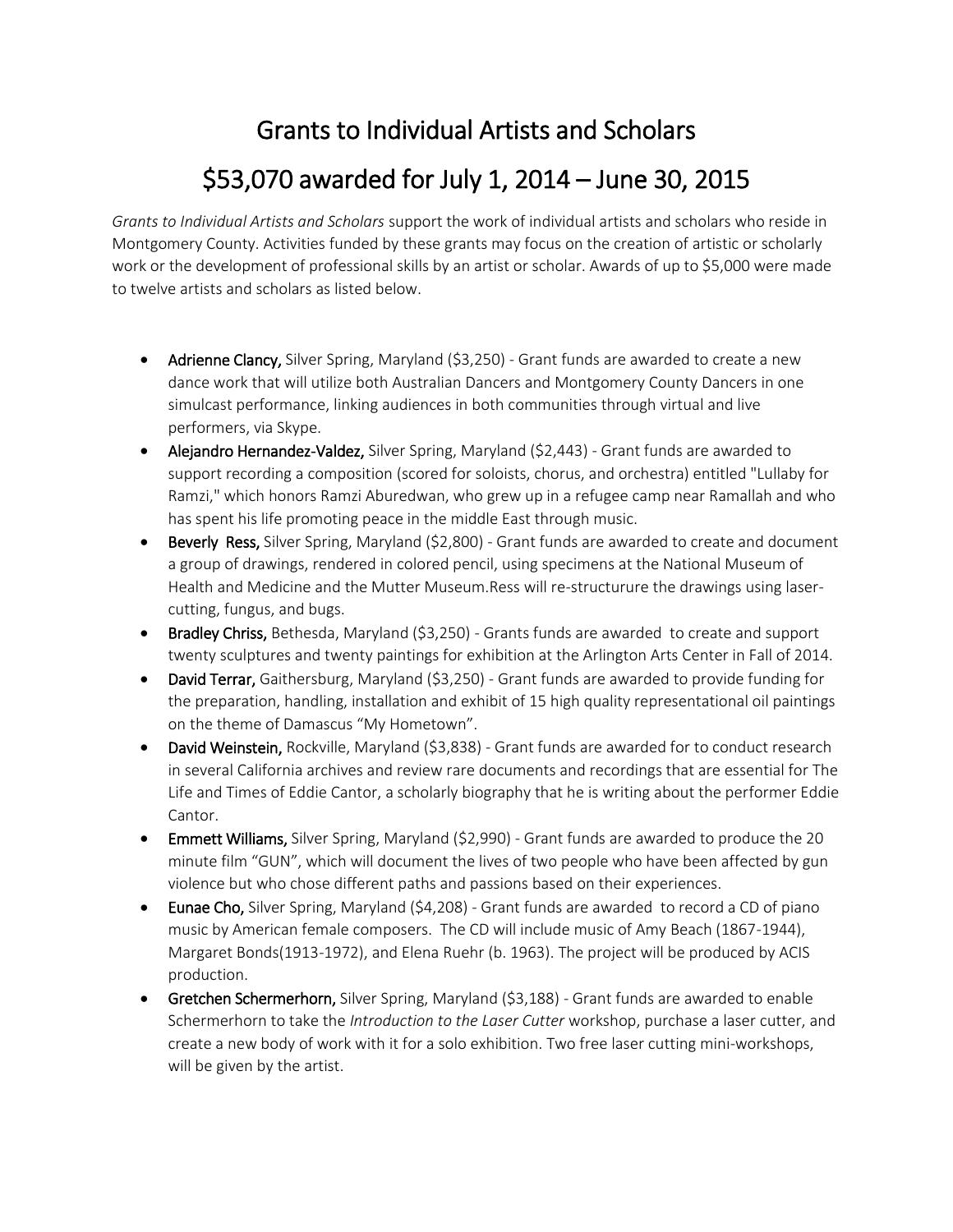- $\bullet$  Jeff Krulik, Silver Spring, Maryland (\$1,950) Grant funds are awarded to obtain professional transcriptions of the oral histories about the Wheaton Youth Center on Georgia Avenue, recorded in advance, and at the WYC reunion in 2009, leading to the documentary "Led Zeppelin Played Here".
- Jessica Rose, Germantown, Maryland (\$2,801) Grant funds are awarded to expand Rose's narrative series of illustrations, created during a Strathmore Fine Artist residency, and inspired by the dancers of Christopher K. Morgan and Artists, into a graphic novel. The final work will then be published, promoted and circulated.
- John-Jordan Bruns, Chevy Chase, Maryland (\$4,250) Grant funds are awarded to create a series of paintings that focus on how painted imagery evolves when created on a shaped surface as opposed to a normal rectangular format. Bruns aims to meld the surface shape and the painted image.
- Joshua Bayer, Rockville, Maryland (\$3,029) Grant funds are awarded to compose, record, and market original jazz compositions for a 5 piece ensemble. The resulting CD will be used to increase Bayer's artistic and musical profile nationally through performance, press, and publishing.
- Lynn Sures, Silver Spring, Maryland (\$4,250) Grant funds are awarded to create several largescale handmade paper pulp paintings at La Cartiera Artigiana, the papermill owned and operated by a traditional master papermaker in Fabriano, Italy.
- Melanie Figg, Silver Spring, Maryland (\$2,535) Grant funds will be used to support two research trips and a nine-day solitary writing retreat during which Melanie will write new poems for my second poetry manuscript.
- Melissa Ezelle, Takoma Park, Maryland (\$ 839) Grant funds are awarded to create a series of 15 medium-scale traditional prints, using lithography as the primary medium. The series of prints, as well as a resulting handmade artist's book using the accordian-style construction technique, will be narrative in scope.
- Nicole Salimbene, Takoma Park, Maryland (\$3,500) Grant funds are awarded to support the short term rental of a private studio space to create a large scale art installation exploring the theme of environmental mourning.
- Sheila Blake, Takoma Park, Maryland (\$700) Grant funds are awarded to update her studio easels in order to work on two parallel themes simultaneously.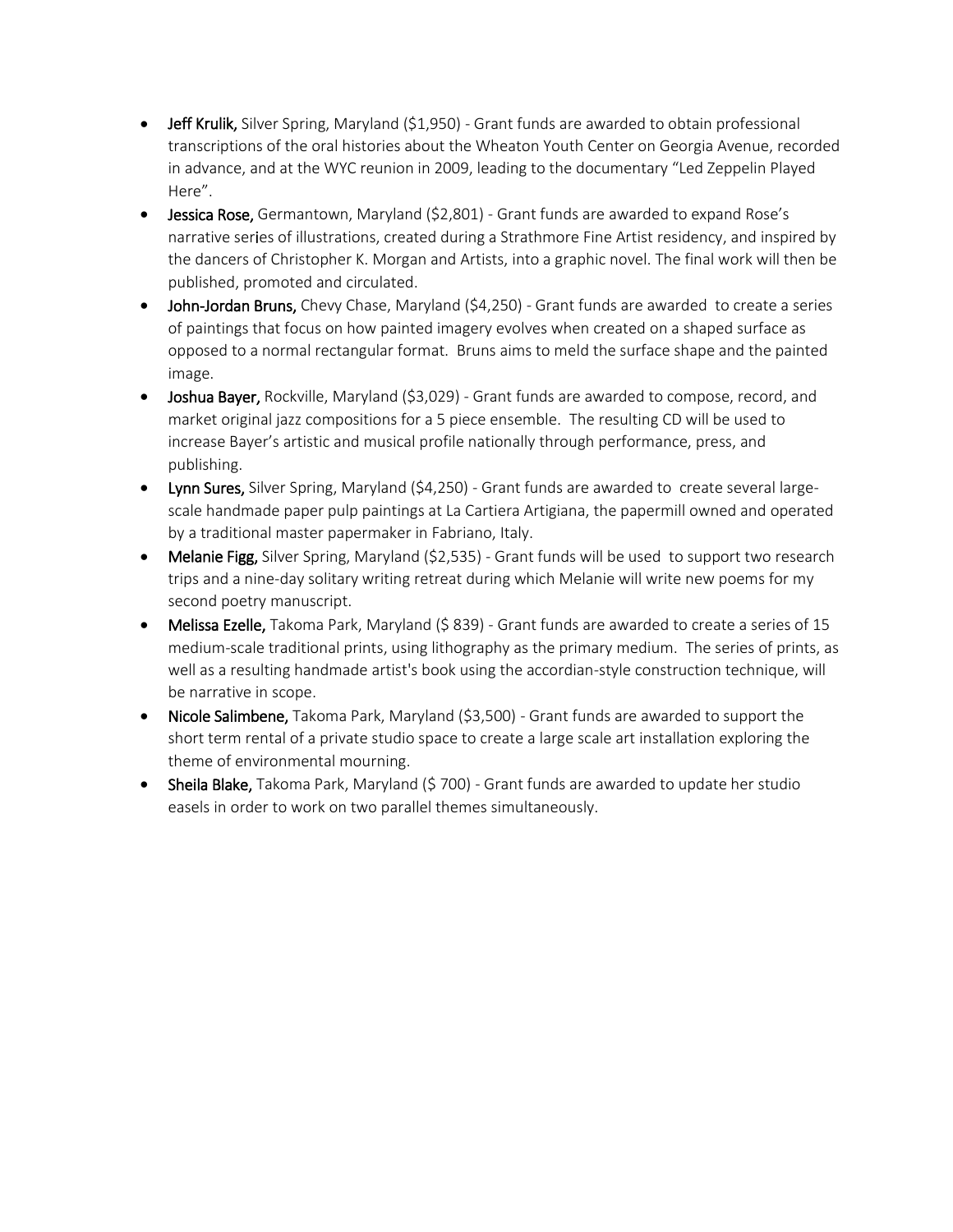#### FY15-1 Grants to Small Arts and Humanities Organizations

### \$46,642 awarded for July 1, 2014 – June 30, 2015

*Grants to Small Arts and Humanities Organizations* are available to arts and humanities organizations with annual cash operating expenses up to \$50,000, and are intended to support the presentation of highquality programs for the public. Organizations are eligible to receive up to \$5,000 per year.

- Christopher K. Morgan & Artists, Rockville, Maryland (\$3,375) Grant funds are awarded to be used for their work in progress series "Dance and Dessert" at the American Dance Institute, which brings audiences and choreographers together for the sharing of new work in a relaxed setting.
- Focusmusic, Rockville, Maryland (\$3,000) Grant funds are awarded to assist Focusmusic in moving to the next level in the growth of the organization by helping pay for the costs of a parttime operations manager and increased rental costs.
- Hope Garden Children's Ballet Theatre, Poolesville, Maryland (\$3,705) Grant funds are awarded to be used for rental fees incurred for the use of Poolesville high school's auditorium and classrooms.
- Inscape Chamber Orchestra, Bethesda, Maryland (\$3,732) Grant funds are awarded to be used to produce a concert performance entitled, "Symbol & Myth," to take place at the Episcopal Church of the Redeemer in Bethesda, MD.
- Montgomery Philharmonic, Montgomery Village, Maryland (\$3,750) Grant funds are awarded to be used for program costs for FY15 orchestral and chamber performances and educational programming, including the "A Season of Singularity" concert series, Summer Reading Sessions, Youth Chamber Music Festival, and adult education master classes.
- MOVEIUS Contemporary Ballet, Silver Spring, Maryland (\$2,500) Grant funds are awarded to be used to cover a portion of theater rental costs and dancer pay, plus public relations expenses for their fall 2014 performances in downtown Silver Spring.
- NIH Philharmonia, Bethesda, Maryland (\$4,000) Grant funds are awarded to be used for direct operating costs including orchestra music rental, percussion instrument rental, program printing, and the Music Director and Conductor's stipend.
- Photokids, Bethesda, Maryland (\$5,000) Grant funds are awarded to be used for Photokids 2014 "Photography and Nature" a ten-session summer program developed and taught by artist, photographer Joanne Miller for twenty-five middle school teens enrolled in Identity's Summer School Collaboration.
- Six Degree Singers, Inc., Silver Spring, Maryland (\$3,750) Grant funds are awarded to be used to provide stipends to retain a quality artistic director, assistant artistic director, and accompanist for this project, as well as to perform in a new, larger venue, the Cultural Arts Center.
- Takoma Park JazzFest, Inc., Silver Spring, Maryland (\$2,625) Grant funds are awarded to be used to pay the bands that the Takoma Park Jazzfest, INC. will be presenting at its' 19th annual free outdoor festival called the simply the 2015 Fest in June 2015.
- The MoCo Student, Gaithersburg, Maryland (\$830) Grant funds ar awarded to be used for a printed anthology of student-produced writing, art, and photos. We wish to print and distribute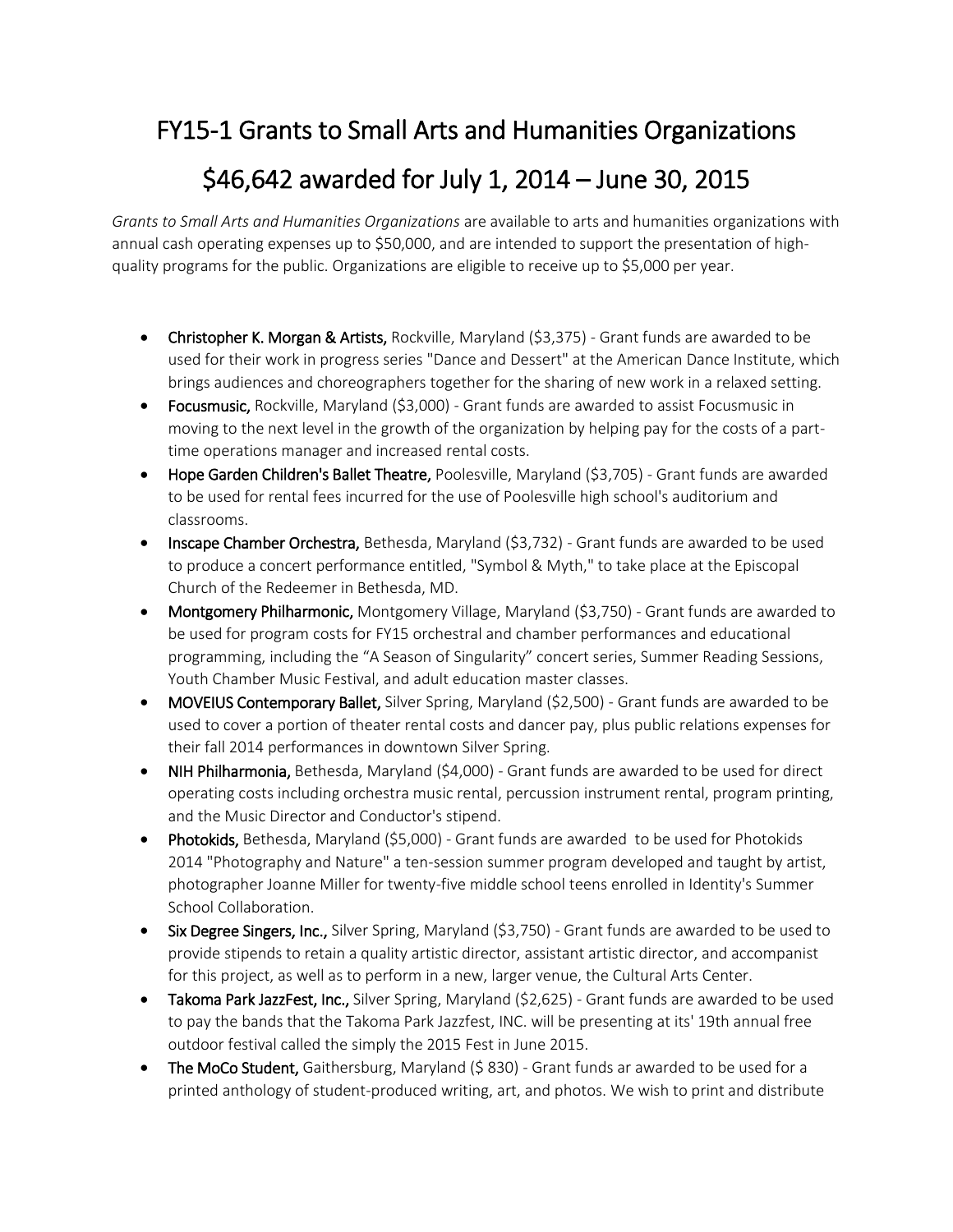1000 copies of this anthology to the community. Funds will also be used to pay for rental fees for their arts & writing workshops.

- The Rockville Bach Academy, Inc, Rockville, Maryland (\$4,000) Grant funds are awarded to be used for supporting Montgomery County performance of the concert programs in the 2014-2015 season and beyond.
- Trinity Chamber Orchestra, Germantown, Maryland (\$2,375) Grant funds are awarded to be used for: Annual Young Artists' Concerts, additional school concerts, more special concerts on themes like the two being presented this year, with appropriate soloists.
- Unexpected Stage Company, Montgomery Village, Maryland (\$4,000) Grant funds are awarded to be used for production costs for USC's summer 2014 performances of Kooman and Dimond's musical Dani Girl.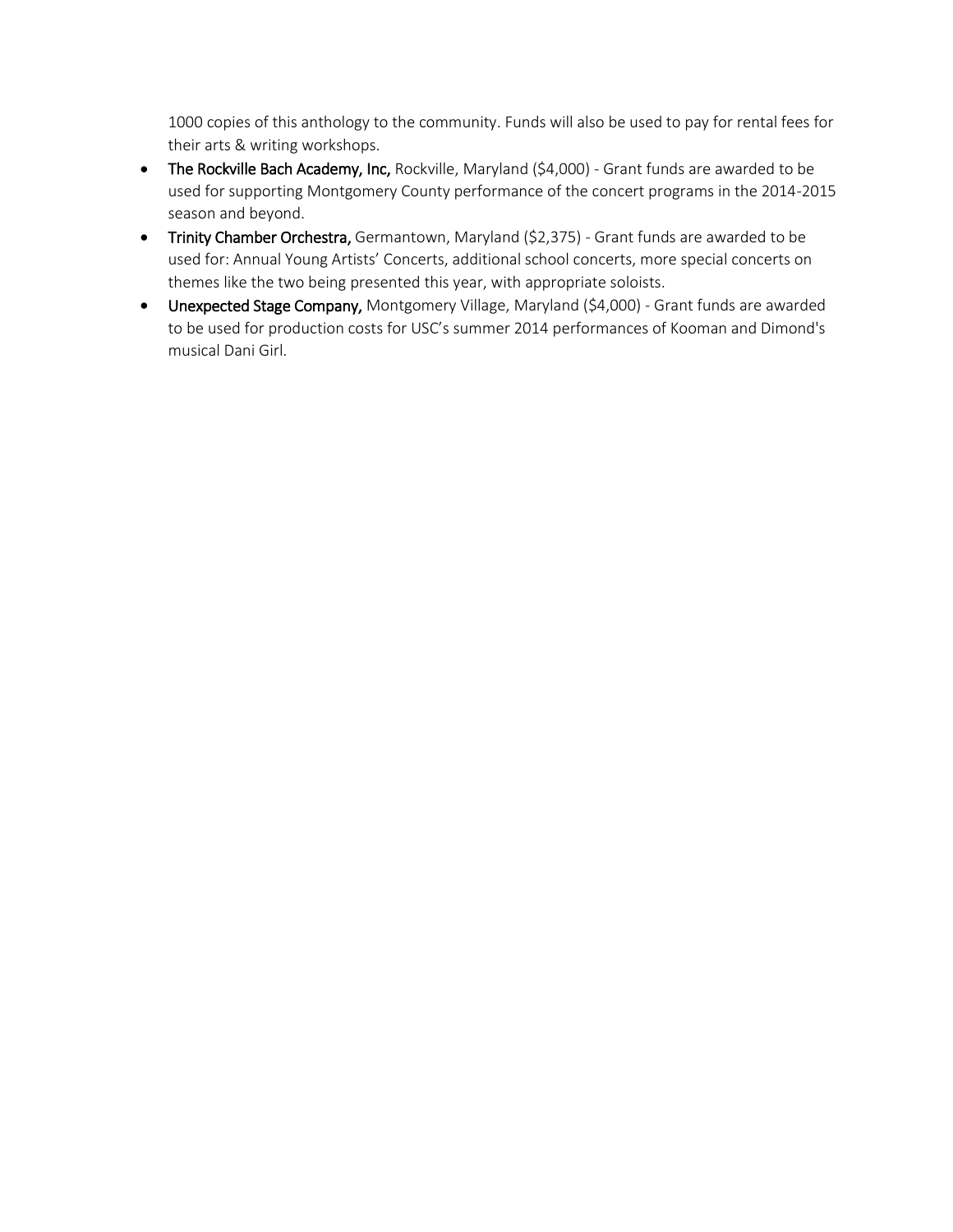#### FY15-2 Grants to Small Arts and Humanities Organizations

### \$20,358 awarded for January 1, 2015 – June 30, 2015

*Grants to Small Arts and Humanities Organizations* are available to arts and humanities organizations with annual cash operating expenses up to \$50,000, and are intended to support the presentation of highquality programs for the public. Organizations are eligible to receive up to \$5,000 per year.

- Bethesda Urban Partnership, Bethesda, Maryland (\$2,000) Grant funds are awarded to be used to offset the costs and expenses connected with the filmmaker awards, judges' stipends, space rental and marketing expenses of the Bethesda Film Festival.
- Flying V Theatre, Bethesda, Maryland (\$2,500) Grant funds are awarded to be used to help fund artist and production fees for Flying V's full production of "The Pirate Laureate and the King of the Sea."
- Outreach Song And Dance, Inc., Silver Spring, Maryland (\$2,500) Grant funds are awarded to be used to produce a musical revue in April 2015, called "TAPestry." TAPestry will be a benefit concert, open to the public, featuring a family-friendly program of music and dance performed by the ensemble members of TAP.
- Rockville Little Theatre, Rockville, Maryland (\$3,750) Grant funds are awarded to be used to defray general production costs for the production of "To Kill a Mockingbird" and to underwrite the expenses related to a special school-day, Student Matinee performance that will be provided for Montgomery County High School students.
- **Springbrook High School Instrumental Music Booster Club, Silver Spring, Maryland (\$2,000) Grant** funds are awarded to be used to defray some of the costs of running the Jazz Workshop as it is increased from 20 hours to 40 hours. Funds will primarily pay stipends to the music instructors and marketing costs.
- Student Film Festival, Sandy Spring, Maryland (\$881) Grant funds are awarded to be used for advertising the event to students so they will enter films, pay for technical support at the event, a stipend for the sponsor of the event, maintaining the website, and creating a program for distribution.
- Takoma Ensemble Inc, Takoma Park, Maryland (\$2,500) Grant funds are awarded to be used to for musician's fees for our concert on April 25 2015 in Silver Spring featuring the world premieres of two works by local composer Charlie Barnett.
- UpRooted Dance, Silver Spring, Maryland (\$2,500) Grant funds are awarded to be used for "Reaction" a new collaborative project between UpRooted Dance and taiko drummer Mark H. Rooney to be performed at the Cultural Arts Center in Silver Spring, Maryland on February 6-7th, 2015.
- The Washington Metropolitan Gamer Symphony Orchestra, Germantown, Maryland (\$1,727) -Grant funds are awarded to be used to fund a Spring 2015 concert at the F. Scott Fitzgerald Theatre in Rockville. These funds will pay for venue rental, equipment rental, and printing.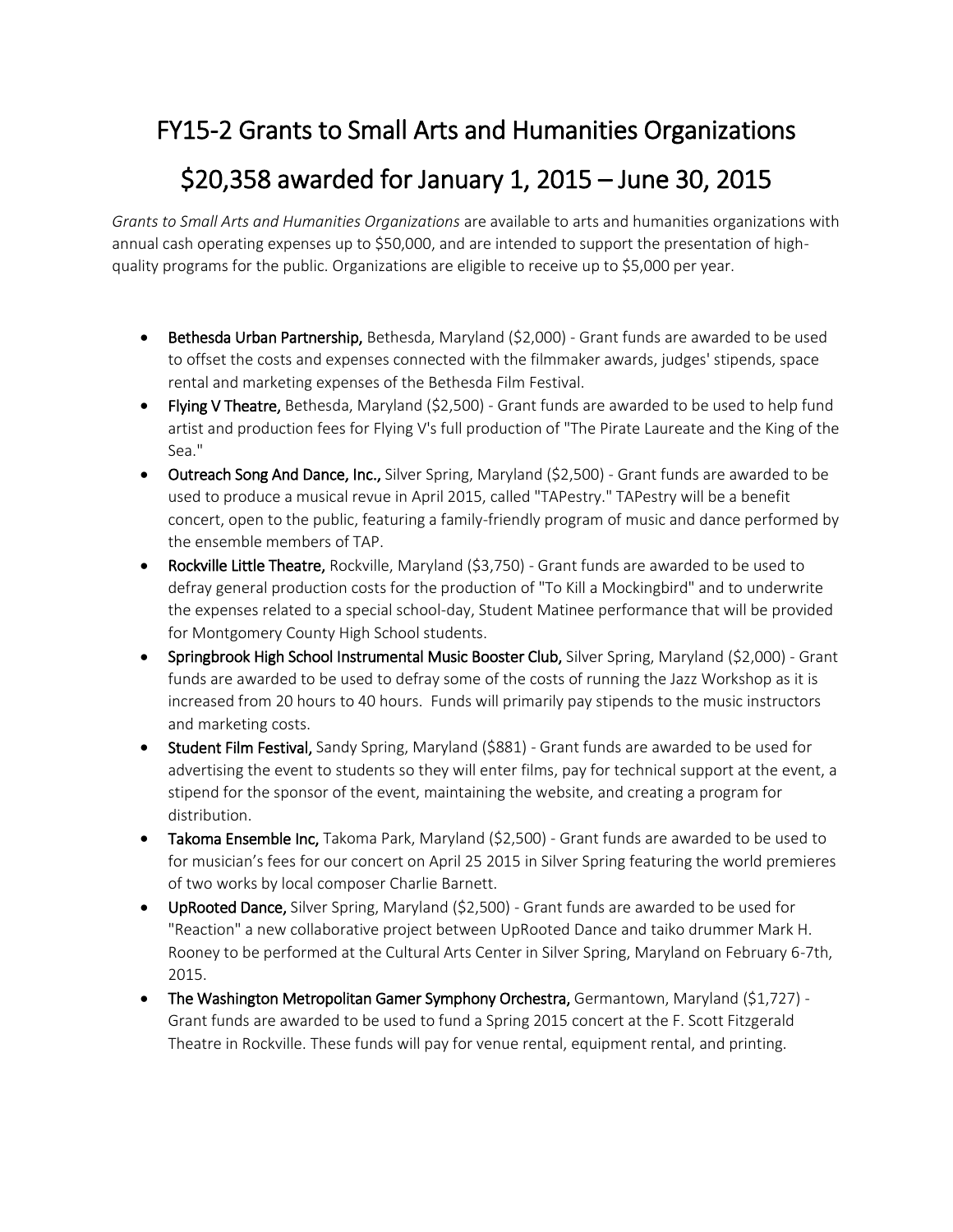## FY15-1 Grants to Arts Integration Residency

### \$8,774 awarded for September 1, 2014 – December 31, 2014

*Arts Integration Residency Grants* support individual teaching artists trained in curriculum-based arts integration techniques who collaborate with a classroom teacher to develop an arts-integrated program for students during the school day. Eligible teaching artists are those individuals listed on the Arts and Humanities Council of Montgomery County (AHCMC) Teaching Artists Roster. The program must serve underserved students during the school year and during the school day in a public or non-public elementary, middle or high school located in Montgomery County.

- Gaithersburg Elementary School, Adrienne Clancy, Gaithersburg, Maryland (\$2,994) Adrienne Clancy will work with all three 5th grade classes and teachers for the Earth and Space Dance Residency combining Earth and Space Science together with dance. The students will use movement to understand concepts in Astronomy while learning an introduction to the elements of dance. The residency will include a planning meeting, five sessions for each of the three 5th grade classes, and an evaluation meeting. An informal showing for 3rd and 4th grade students will conclude the last class.
- The Pathways Schools Springville, Carien Quiroga, Silver Spring, Maryland (\$2,980) This is a 6 day residency integrating Social Studies and Language Arts with fused glass mosaic and metal embossing. South African born Teaching Artist Carien Quiroga will work with special education students to create a mural inspired by what the students learn about the culture and history of South Africa, with emphasis on some specific aspects, such as the Ndebele people.
- South Lake Elementary School, Ali Oliver-Krueger, Gaithersburg, Maryland (\$2,800) Ali Oliver-Krueger, Executive/Artistic Director of InterAct Story Theatre, will conduct a creative drama residency with the Grade 2 classes at South Lake Elementary School, focusing on strategies designed to promote reading comprehension and oral language skills among ELL/ESOL students. The residency integrates drama with Maryland Common Core Curriculum Standards in Reading Literary Text and Speaking & Listening, as well as MCPS Curriculum 2.0 Critical Thinking and Academic Success skills.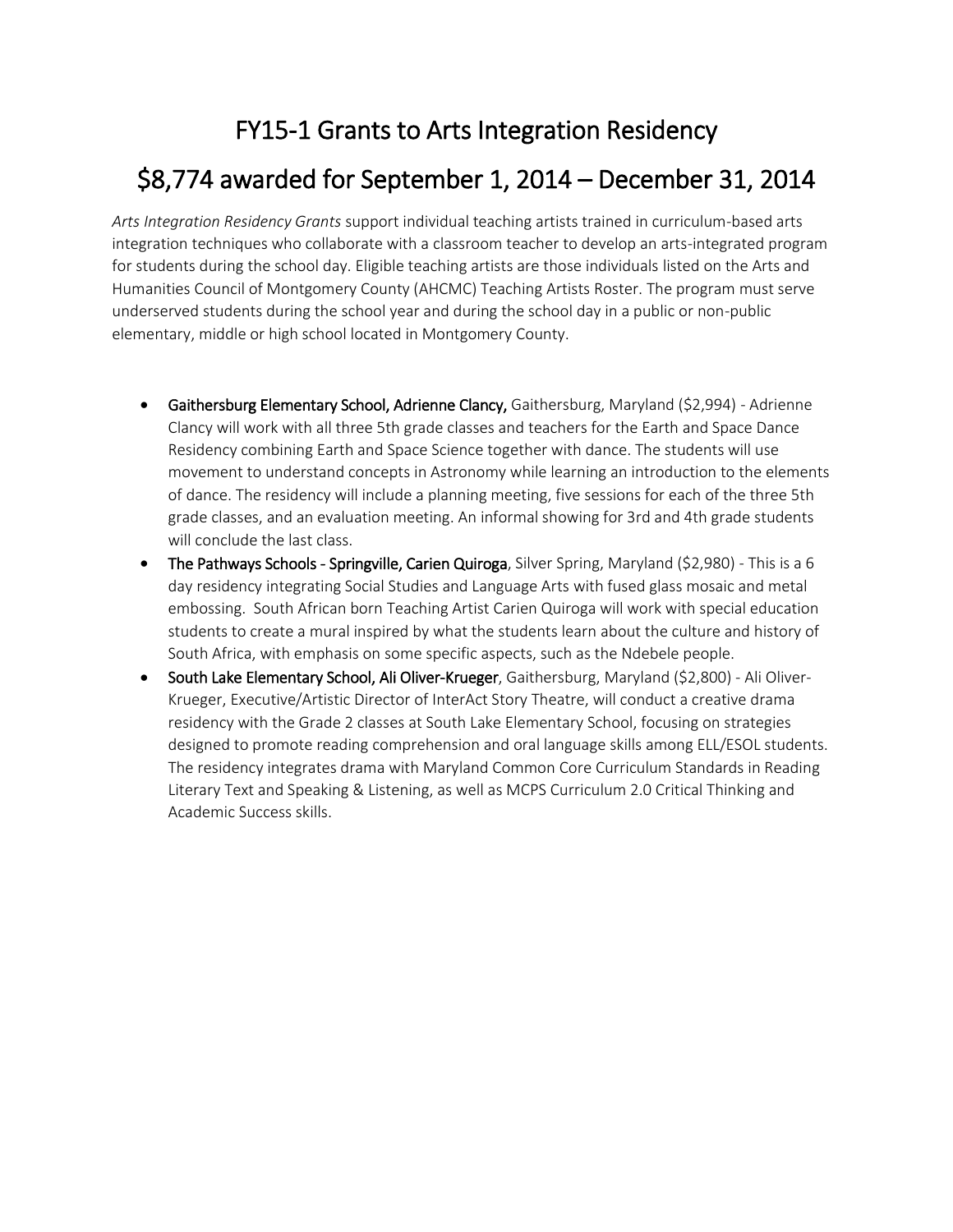# FY15-2 Grants to Arts Integration Residency \$7,761 awarded for January 1, 2015 – June 30, 2015

*Arts Integration Residency Grants* support individual teaching artists trained in curriculum-based arts integration techniques who collaborate with a classroom teacher to develop an arts-integrated program for students during the school day. Eligible teaching artists are those individuals listed on the Arts and Humanities Council of Montgomery County (AHCMC) Teaching Artists Roster. The program must serve underserved students during the school year and during the school day in a public or non-public elementary, middle or high school located in Montgomery County.

- Georgian Forest Elementary School, Ali Oliver-Krueger, Silver Spring, Maryland (\$2,000) Ali Oliver-Krueger, Director of InterAct Story Theatre, will conduct a residency integrating creative drama with the 5th Grade Reading unit on realistic fiction. In this residency, students will explore an example of realistic fiction through drama with particular emphasis on how different points of view influence event description. Students then create and dramatize an alternate version of the text from the point of view of a character other than the original narrator or protagonist.
- The Pathways Schools Edgewood, Carien Quiroga, Silver Spring, Maryland (\$2,764) This is a 6day residency integrating Social Studies and Language Arts with fused glass mosaic and metal embossing. South African born Teaching Artist Carien Quiroga will work with special education students at The Pathways School-Edgewood to create a mural inspired by what the students learn about the culture and history of South Africa, with emphasis on some specific aspects, such as the Ndebele people.
- Stedwick Elementary School, Adrienne Clancy, Montgomery Village, Maryland (\$2,997) Adrienne Clancy will work with all 5th grade classes and teachers for the Earth and Space Dance Residency combining Earth and Space Science together with dance. The students will use movement to understand concepts aligned with their current course work and be introduced to the elements of dance. The residency will include a planning meeting, five sessions for each of the three 5th grade classes, and an evaluation meeting. The last session will be an informal presentation for 3rd and 4<sup>th</sup> grades.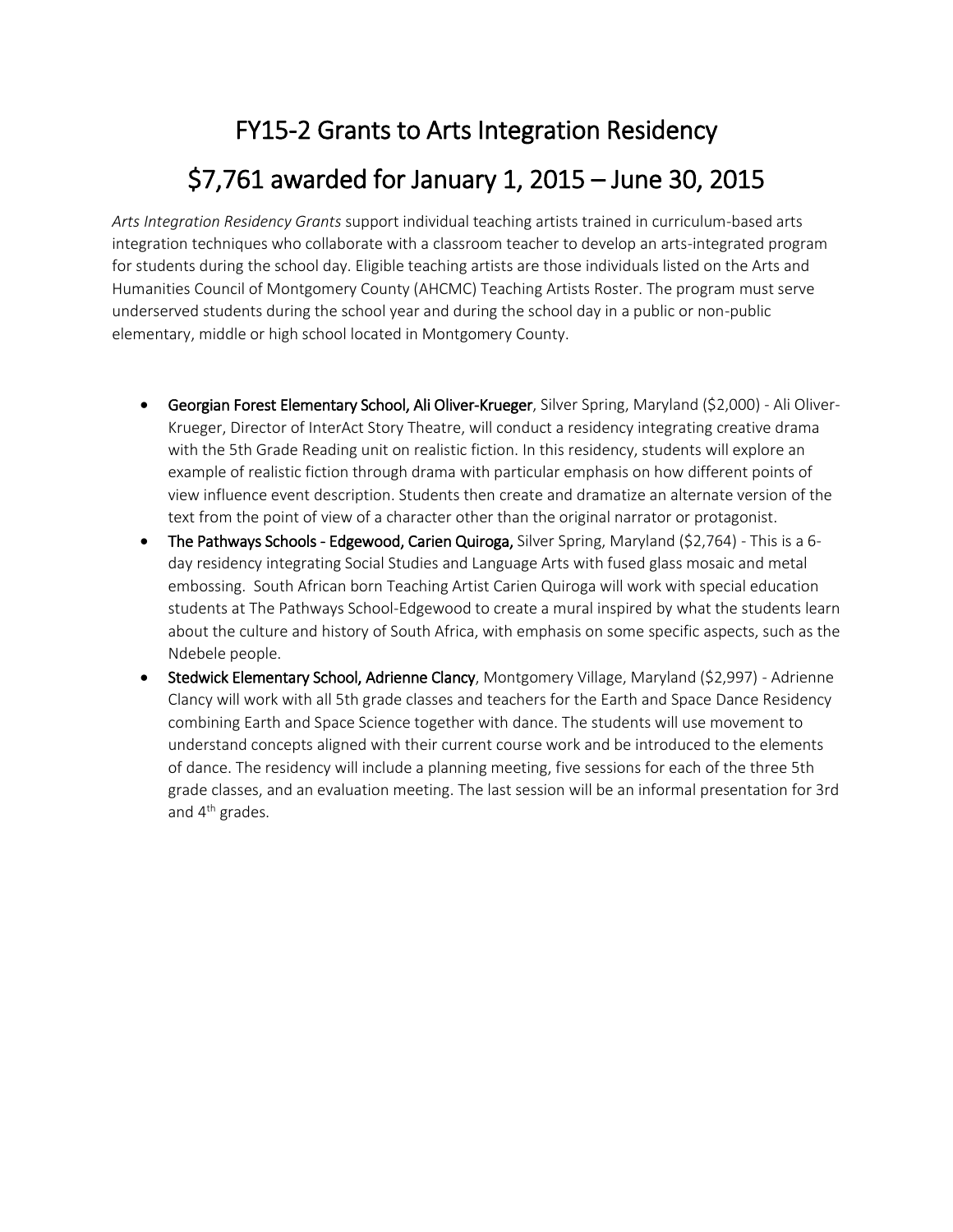## FY15-1 Grants for Artists and Scholars in the Community \$7,475 awarded for October 1, 2014 – February 28, 2015

*Artists and Scholars in the Community Grants* support a variety of arts and humanities programs that bring high quality artists and scholars to community-based audiences in the County. It is also intended that these grants will bring the arts and/or humanities to underserved populations that have fewer opportunities to participate in programs available to the general community.

- B'Nai B'Rith Homecrest House, ClancyWorks Dance Company, Silver Spring, Maryland (\$1,500) -Grant funds will be used for six Seniors Movement Workshops and a performance from ClancyWorksDance Company, all designed to serve the elderly. The more elderly persons are stimulated physically, the greater is the likelihood for maintenance of mental acuity, agility and positive attitudes. The senior participants at Homecrest House, their families and members of the greater community around the Center will be invited to participate in the workshops and performance.
- CHI Centers, Inc., Anansegromma of Ghana, Silver Spring, Maryland (\$725) Grant funds will be used to provide an interactive program by Anansegromma of Ghana for CHI Centers participants. The program showcases the unique culture and art forms of West Africa and emphasizes cultural sensitivity and respect for others. During this highly interactive program, the artists stimulate and encourage the audience's participation and self-expression through call and response elements, drumming, storytelling, song, and movement.
- **Cornerstone Montgomery, Inc., Steve Jones,** Bethesda, Maryland (\$750) Grant funds will be used to bring performance art to the reception celebrating the opening of "Hot Soup!", a Personal Visions Gallery exhibit. Personal Visions Gallery is a partnership between Cornerstone Montgomery and The Dennis and Phillip Ratner Museum dedicated to sharing the creations of artists living with mental health disorders with the community for the benefit of all. The Steve Jones Jazz Trio will perform.
- Easter Seals Serving DC MD VA, Marcie Wolf-Hubbard, Silver Spring, Maryland (\$1,500) Grant funds will be used for a series of art sessions with the goal of capturing memories of time and place in 2-D and 3-D mixed media for seniors with a myriad of special needs including individuals with physical and mental impairments, such as Alzheimer's Disease.
- Manna Food Center, Arts on the Block, Gaithersburg, Maryland (\$1,500) Grant funds will be used to work with Arts on the Block artists and Manna Food Center staff and participants to create a mosaic mural that conveys a spirit of welcome, hope, and hospitality for the lobby of Manna's main facility in Gaithersburg.
- Montgomery County Correctional Facility, Carien Quiroga, Boyds, Maryland (\$1,500) The grant funds will be used for a series of art workshops with inmates suffering from mental illness in the Crisis Intervention Unit (CIU) at Montgomery County Correctional Facility. Conducting the workshops inside the jail, participants will create individual artworks as well as a collaborative painted mural, providing a beneficial educational and artistic experience during their incarceration.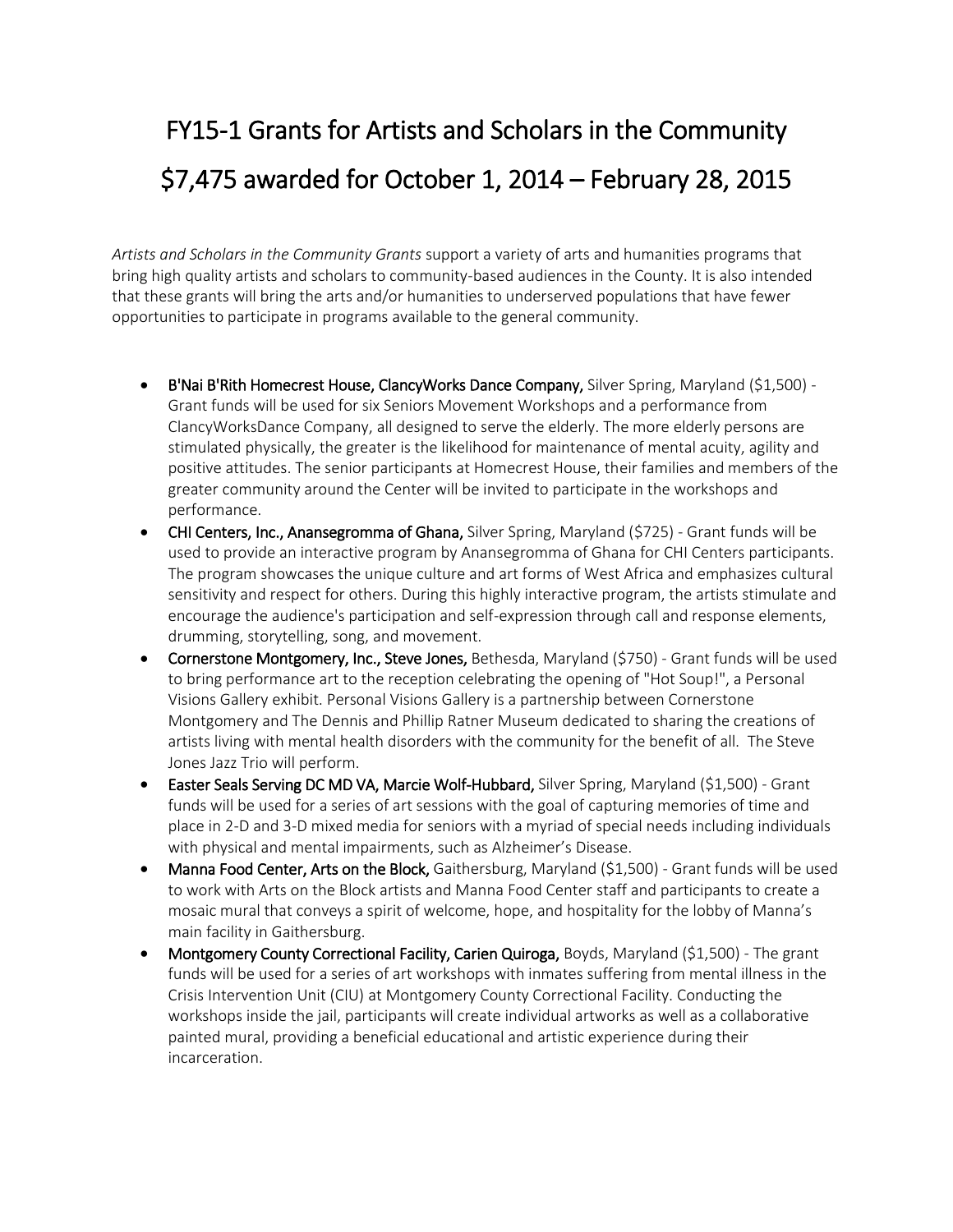### FY15-2 Grants for Artists and Scholars in the Community \$5,175 awarded for March 1, 2015 – June 30, 2015

*Artists and Scholars in the Community Grants* support a variety of arts and humanities programs that bring high quality artists and scholars to community-based audiences in the County. It is also intended that these grants will bring the arts and/or humanities to underserved populations that have fewer opportunities to participate in programs available to the general community.

- CHI Centers, Cantaré, Silver Spring, Maryland (\$675) Grant funds will be used to provide a highly interactive program by Cantaré for CHI Centers' participants that showcases the unique culture and art forms of Latin America while emphasizing cultural sensitivity and respect for others and simultaneously encouraging audience participation and self-expression through music, song, dance and movement.
- Montgomery County Coalition for the Homeless, Carien Quiroga, Rockville, Maryland (\$1,500) -Grant funds will be used for the artist to work with the residents of the mens' homeless shelter to design and create a mosaic mural that depicts a positive and meaningful message and will be permanently installed in the shelter in Rockville to enhance and beautify their living environment providing them with a sence of self worth while facing and overcoming personal challenges.
- Montgomery County Public Libraries, Leila Cabib, Rockville, Maryland (\$1,500) Grant funds will be used to provide seven one-hour, hands-on animation workshops for children aged 10 and up in five Montgomery County public libraries: Aspen Hill, Gaithersburg, Long Branch, White Oak and Twinbrook.
- Springvale Terrace Retirement Community, ClancyWorks Dance Company, Silver Spring, Maryland (\$1,500) - Grant funds will be used for 4 senior movement workshops designed to increase mental acuity, agility and positive attitudes for an aging population, as well as a performance from the ClancyWorks dancers for the Springvale Terrace residents, their families and friends (total of 5 sessions).